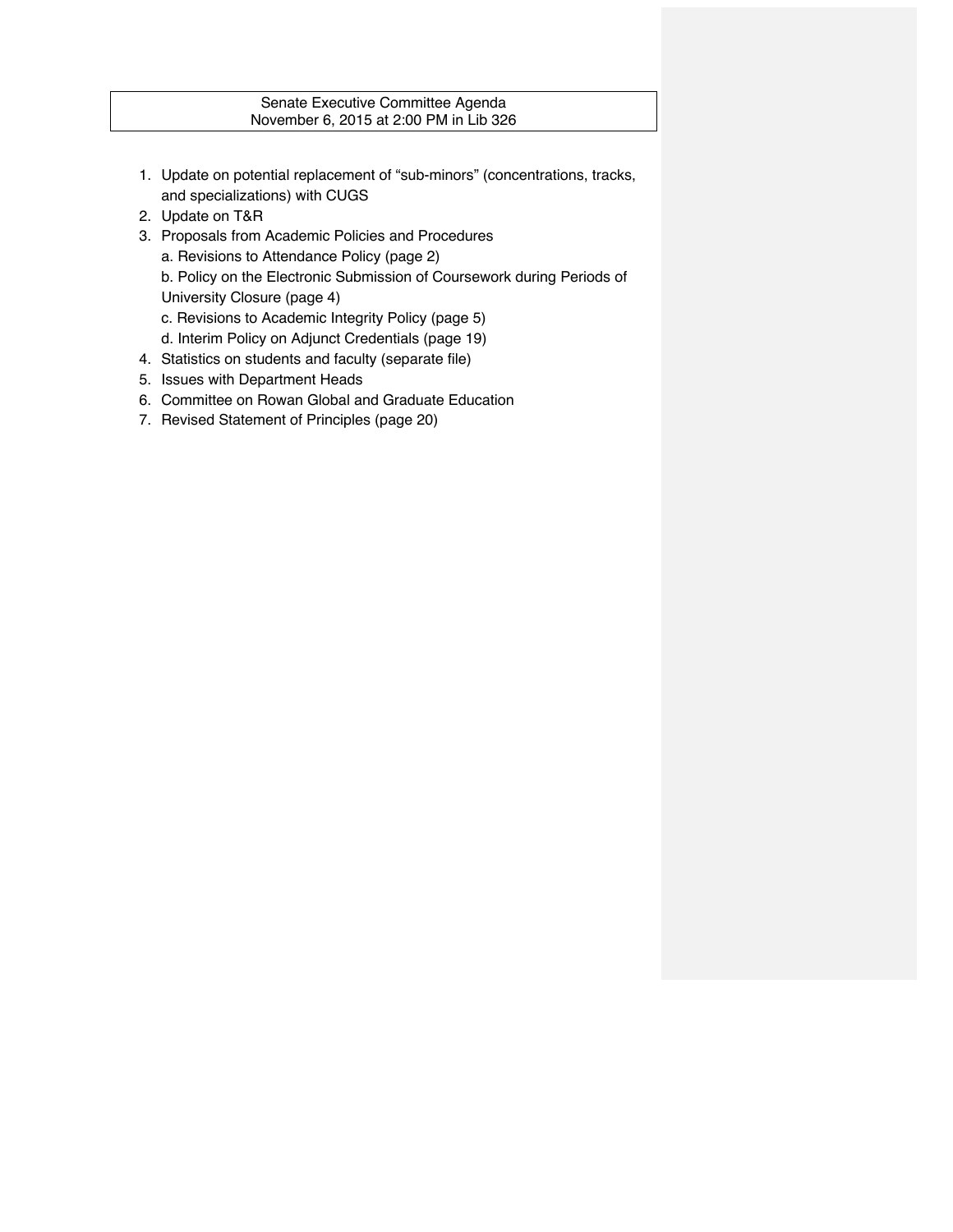### **Attendance Policy – Faculty & Students Responsibilities**

Because classroom experiences vary greatly among disciplines, deliveries and instructors, Rowan's community of learners is best realized when teachers and learners interact in ways deemed appropriate for any particular class. Thus, although what constitutes attendance can differ from course to course, the following applies to all courses:

#### Responsibilities of Students

1) Students are expected to be present at each meeting of each scheduled class for which they are officially registered. Students are responsible for knowing the instructor's attendance policy as stated in the syllabus.

2) Students absent for any of the following reasons:

- Official University activities,
- Documented illness.
- Death of a family member or loved one,
- Inclement weather,

must inform their instructor with official or written documentation before the fact in the case of official University activities, or as soon as possible thereafter in cases of illness, death of a family member or loved one, and inclement weather. Students should consult with their instructor regarding acceptable documentation.

**3) Rowan respects the diversity of faiths and spiritual practices in the university community. Students who wish to observe religious holidays which occur when classes are scheduled must inform their instructors before the fact, and preferably within the first two weeks of each semester, even when the exact date of the holiday will not be known until later. Students who make such arrangements will not be required to attend classes or take examinations on the designated days, and faculty must provide reasonable opportunities for students to make up missed work and examinations.** 

4) In the case of rare and compelling circumstances not listed in #2 above, students should make every effort to discuss reasonable accommodations with the instructor in advance if feasible or as soon as possible afterward.

#### Responsibilities of Faculty

1) Faculty are expected to keep accurate attendance records.

2) Attendance requirements must be part of the syllabus provided to students prior to the end of the drop/add period.

3) In the case of #2 under Student Responsibilities, faculty must make reasonable accommodation to provide these students the opportunity to make up their written work, tests, or other assignments at the earliest possible convenient time. In cases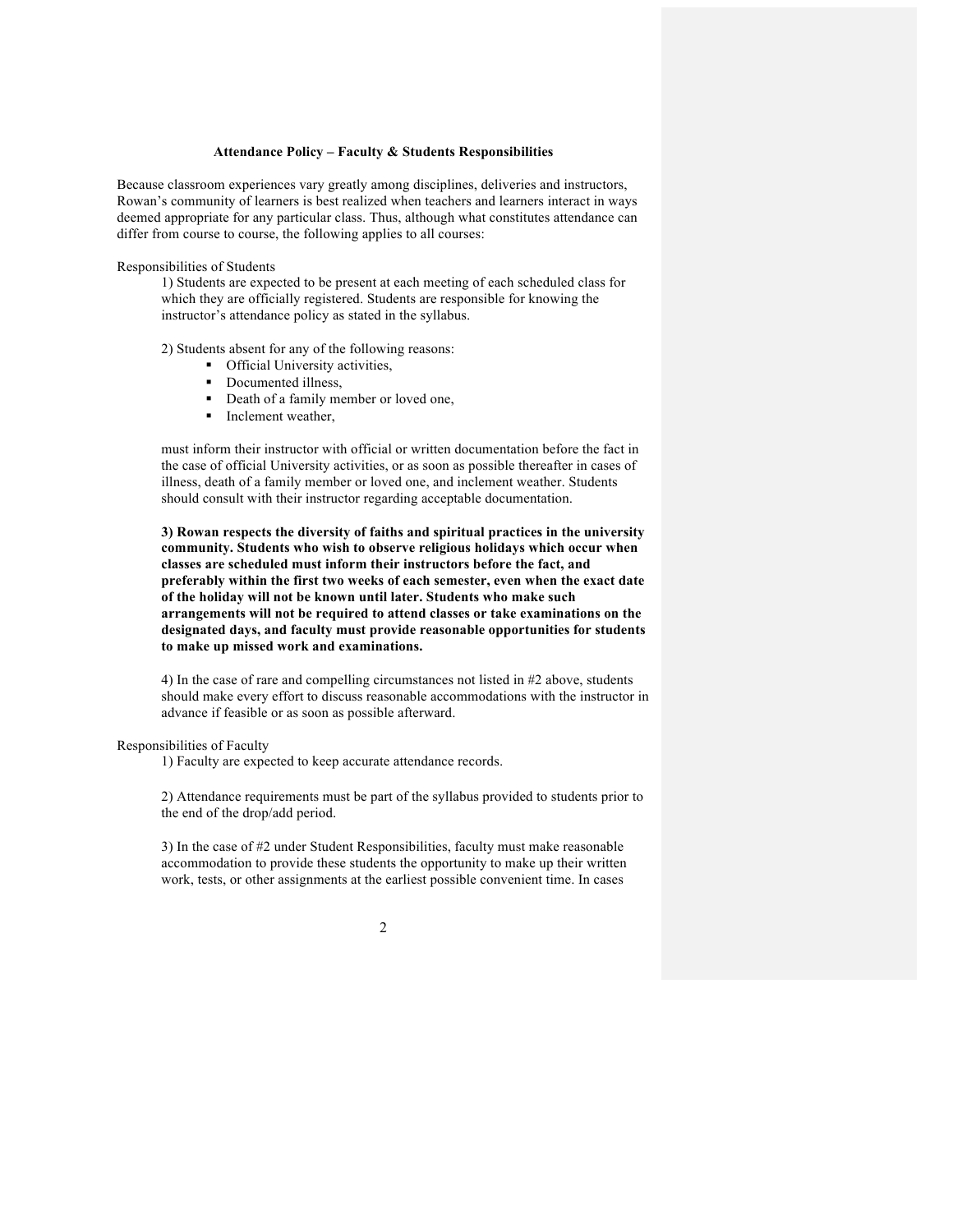where graded classroom activities cannot be repeated and the student has not exceeded the maximum number of allowable absences (as explained below under #6), the faculty member will either provide an alternative graded exercise to replace the missed activity or remove the activity from the calculation of the student's final grade.

4) Faculty are under no obligation to make special provisions for students that are absent for reasons other than those listed above. However, faculty are encouraged to consider accommodations for rare and compelling circumstances.

5) If a student develops a pattern of excessive and/or unexplained absences, the faculty should advise the student to request assistance from the Dean of Students.

6) Faculty (singularly or as part of a department or program) may establish additional reasonable attendance criteria that are consistent with the above. This may include setting a maximum number of absences for a course-- whether excused or unexcused---after which a student should withdraw from the class in accordance with the university withdrawal policy. Students may apply for a hardship withdrawal if their absences were primarily excused and due to extenuating circumstances.

*Revised 5-31-2012*

Grove, Michael W. 10/6/2015 4:27 PM **Deleted:** with a WF Grove, Michael W. 10/6/2015 4:29 PM

**Deleted:** If the Dean of Students determines, in consultation with the faculty member, that excused absences were a significant factor, the withdrawal may be altered to a simple W.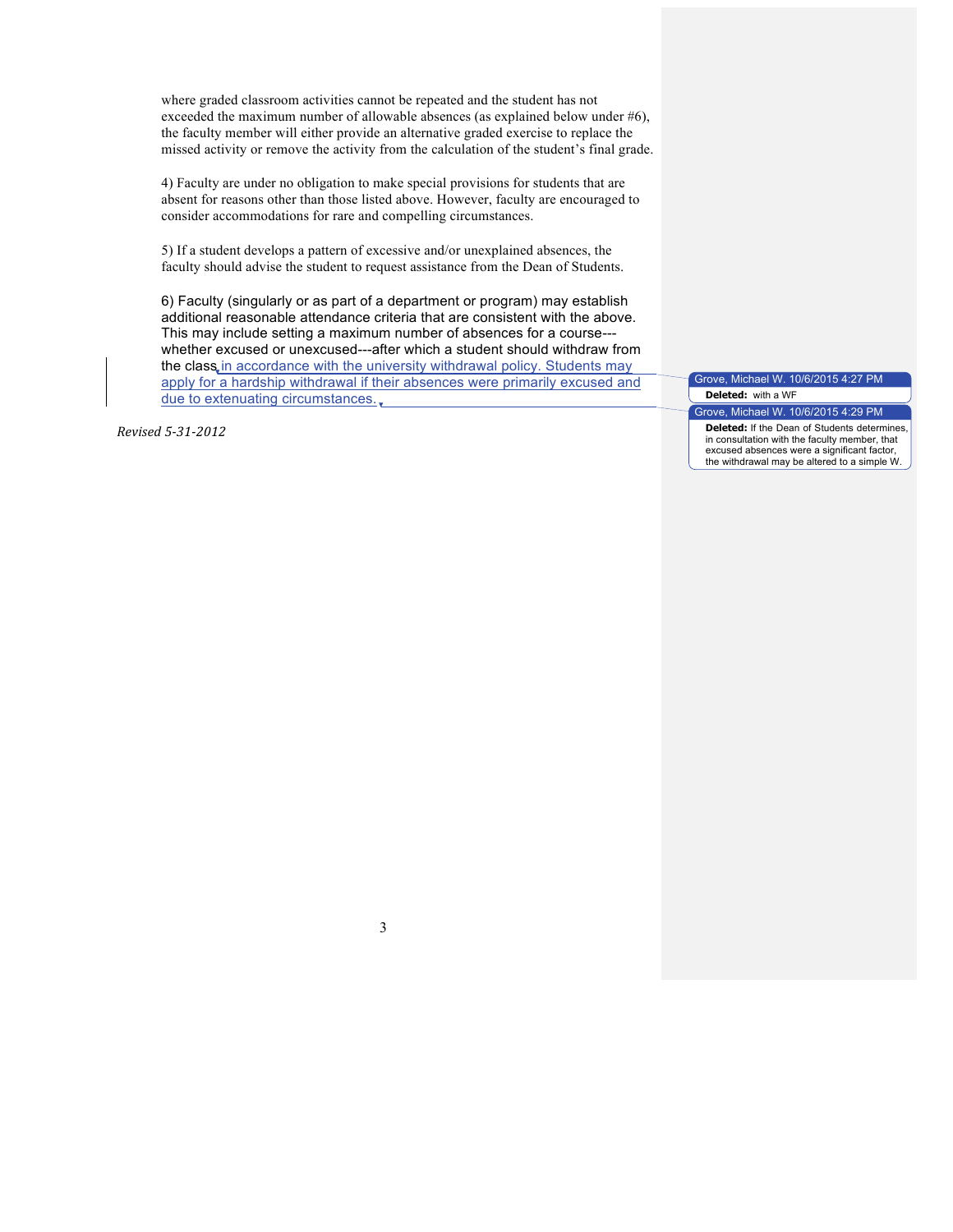# Policy on the Electronic Submission of Coursework during Periods of **University Closure**

Faculty increasingly, but not exclusively, accept the submission of coursework via electronic media such as Blackboard, Canvas, e-mail, etc. Doing so has several clear advantages, including the ability of students to submit coursework remotely or during periods of University closure. Faculty members who intend to require students to meet work deadlines via electronic submission, even if such deadlines fall during periods of University closure, should state this expectation explicitly in their syllabi. An exception to this policy would be made for online courses offered through the Rowan Global and Learning Partnerships which have unique calendars and are not affected by University closures.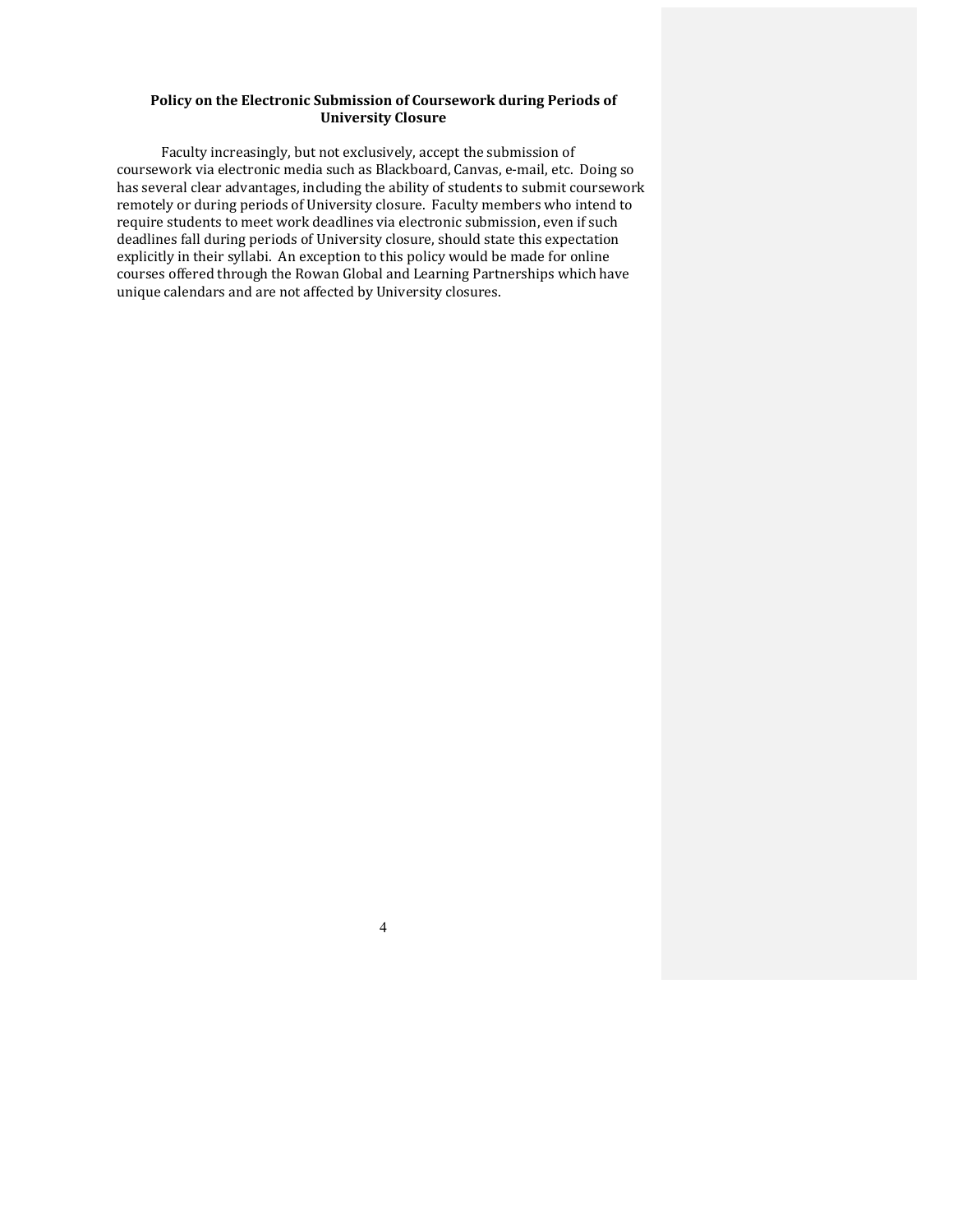# **ROWAN UNIVERSITY POLICY**

Title: *Academic Integrity Policy* Subject: *Academic Affairs* Policy No: *AA: 2015:XX* Applies: *University-Wide* Issuing Authority: *Office of the Provost* Responsible Officer: *Provost / Senior Vice President for Academic Affairs* Adopted: Amended: Last Revision: *10/15/2015*

### **I. PURPOSE**

The purpose of the academic integrity policy is to provide students, faculty, and staff with guidelines about what behaviors violate academic integrity expectations, and the process for addressing academic integrity problems.

#### **II. ACCOUNTABILITY**

Under direction of the Provost, all University Deans shall implement this policy and all faculty shall ensure compliance with the policy.

## **III. APPLICABILITY**

This policy applies to all students, faculty and staffs of Rowan University.

#### **IV. DEFINITIONS**

- A. *Cheating*: Cheating is an act of deception by which a person misrepresents his or her mastery of material on a test or other academic exercise.
- B. *Plagiarism*: Plagiarism occurs when a person represents someone else's words, ideas, phrases, sentences, or data as one's own work. When submitting work that includes someone else's words, ideas, syntax, data or organizational patterns, the source of that information must be acknowledged through complete, accurate and specific references. All verbatim statements must be acknowledged through quotation marks and properly cited. To avoid a charge of plagiarism, a person should be sure to include an acknowledgment of indebtedness, such as a list of works cited or bibliography.

|   |    |    | I |  |
|---|----|----|---|--|
|   |    |    |   |  |
|   |    |    |   |  |
|   |    |    | i |  |
| ٠ | ۰, | ۰. |   |  |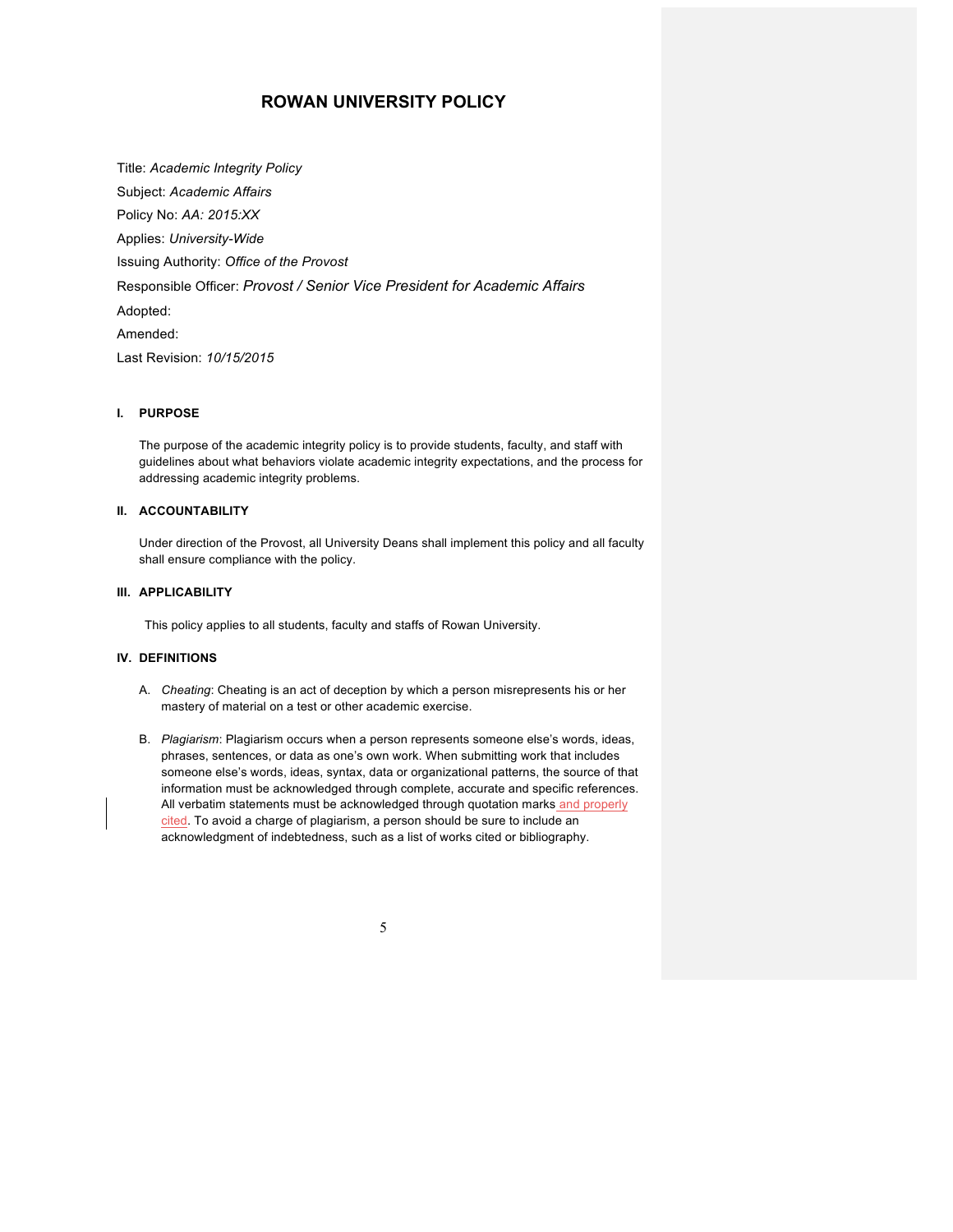- C. *Fabrication*: Fabrication refers to the deliberate use of invented information or the falsification of research or other findings with the intent to deceive.
- D. *Academic Misconduct*: Academic Misconduct includes the alteration of grades; involvement in the acquisition or distribution of unadministered tests; and the unauthorized submission of student work in more than one class.

# **V. POLICY**

- A. The integrity of academic programs is imperative to Rowan University's mission. While acknowledging the social and collaborative nature of learning, the University expects that grades awarded to students will reflect individual efforts and achievements.
- B. All members of the Rowan community are responsible for understanding what constitutes academic dishonesty; upholding academic integrity standards and encouraging others to do likewise; and knowing the procedures, rights and obligations involved in the Academic Integrity Policy. Academic dishonesty, in any form, will not be tolerated. Students who commit an act of academic dishonesty are subject to disciplinary sanctions up to and including expulsion from the university.
- C. Violations of academic integrity are classified into four categories based on the seriousness of the behaviors and the possible sanctions imposed.
	- 1. A Level 1 violation may occur because of ignorance or inexperience on the part of the person(s) committing the violation and ordinarily include a very minor portion of the course work. A sanction for a level 1 violation will not exceed a failing grade on the assignment.
	- 2. Level 2 violations involve incidents of a more serious nature and affect a significant aspect or portion of the course. A second Level 1 violation will automatically become a Level 2 violation. A sanction for a Level 2 violation will not exceed a failing grade in the course.
	- 3. Level 3 offenses are even more serious in nature and involve dishonesty on a more significant portion of course work, such as a major paper, hourly or final examination. If a student had previously been found responsible either of one or more violations at Level 2 or higher, or of two Level 1 violations, an additional violation at any level will automatically become at least a Level 3 violation. A sanction for a level 3 violation will not exceed suspension from the University.
	- 4. Level 4 violations are the most serious breaches of academic integrity. They also include repeat offenses below Level 4 violations and violations committed while already on or after returning from Academic Integrity Probation.
- D. Reporting And Adjudication Of Academic Integrity Violations
	- 1. A student or University employee who has witnessed an apparent act of academic misconduct or has information that reasonably leads to the conclusion that such an act has or will occur should inform the instructor or the Office of the Provost.

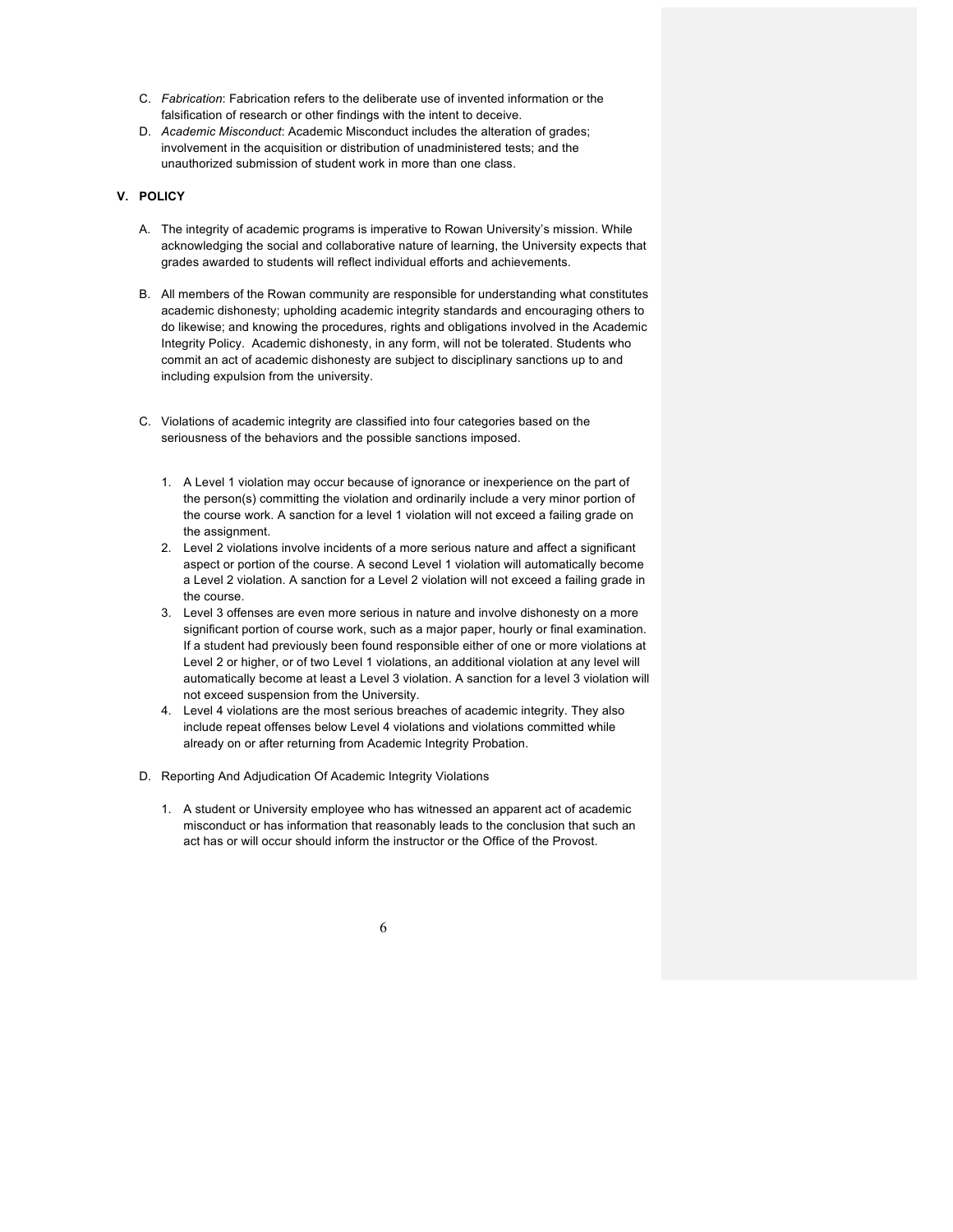- 2. An instructor who believes that a student has attempted or committed an apparent act of academic misconduct should investigate the matter. Instructors are encouraged to consult with staff in the Office of the Provost.
- 3. Role of Instructor
	- a. If the instructor then concludes that misconduct has occurred, he or she should obtain a copy of the Report of an Academic Integrity Violation (RAIV) form from the web, the departmental office, or the Office of the Provost. The instructor should complete as much of the RAIV form as possible prior to meeting with the student, including the appropriate type of violation/level.
	- b. The instructor should make reasonable attempts to meet with the student in question as soon as possible. When necessary, such meetings may be conducted by telephone or electronic mail. In this meeting every effort should be made to preserve the basic teacher/student relationship. The student should be given the opportunity to respond to the allegation and to review and sign the RAIV if he/she so chooses. The student's signature signifies that he/she is aware of the alleged violation and understands where information on next steps in the procedure can be found. The student should be allowed to remain in class and complete course work until a final resolution is reached.
	- c. For Level 1 and Level 2 violations, the instructor should indicate sanctions on the RAIV before the student signs the acknowledgement section of the RAIV form. (Instructors do not recommend sanctions for Level 3 and 4 violations.) Instructors may recommend sanctions up to and including a failing grade for the course depending on the level of violation. Students should not sign the form if they have additional questions or want to consult staff in the Office of the Provost.
	- d. At the conclusion of the meeting the instructor must provide the student with a copy of the RAIV form, whether the student signed the form or not. The instructor should then forward the form and all supporting documentation to the Office of the Provost.
		- i. Level 1 violations: The instructor will make the determination on whether a violation has occurred and on the penalty. Appeals go directly to the Office of the Provost and will be heard by the Academic Integrity Review Board.
		- ii. Level 2 violations: The instructor will make the determination of whether a violation has occurred and on the penalty. Appeals go directly to the Office of the Provost and will be heard by the Academic Integrity Review Board.
		- iii. Level 3 and 4 violations: The Office of the Provost will refer the matter to the Academic Integrity Review Board for adjudication at a hearing. The Board will issue a finding and recommendation to the Office of the Provost, which will make the final irrevocable decisions on both rulings and appeals.
	- e. Additional sanctions, including suspension or expulsion from the university, may be recommended when requested by the instructor, requested by the academic unit in which the violation occurred, or when stipulated by the academic integrity policy (i.e. the level of the violation or the existence of previous academic integrity violations by the student).
	- f. In the case that an instructor must assign a grade before the case is resolved, the instructor should assign a grade of "INC," which will be changed when the case is resolved.

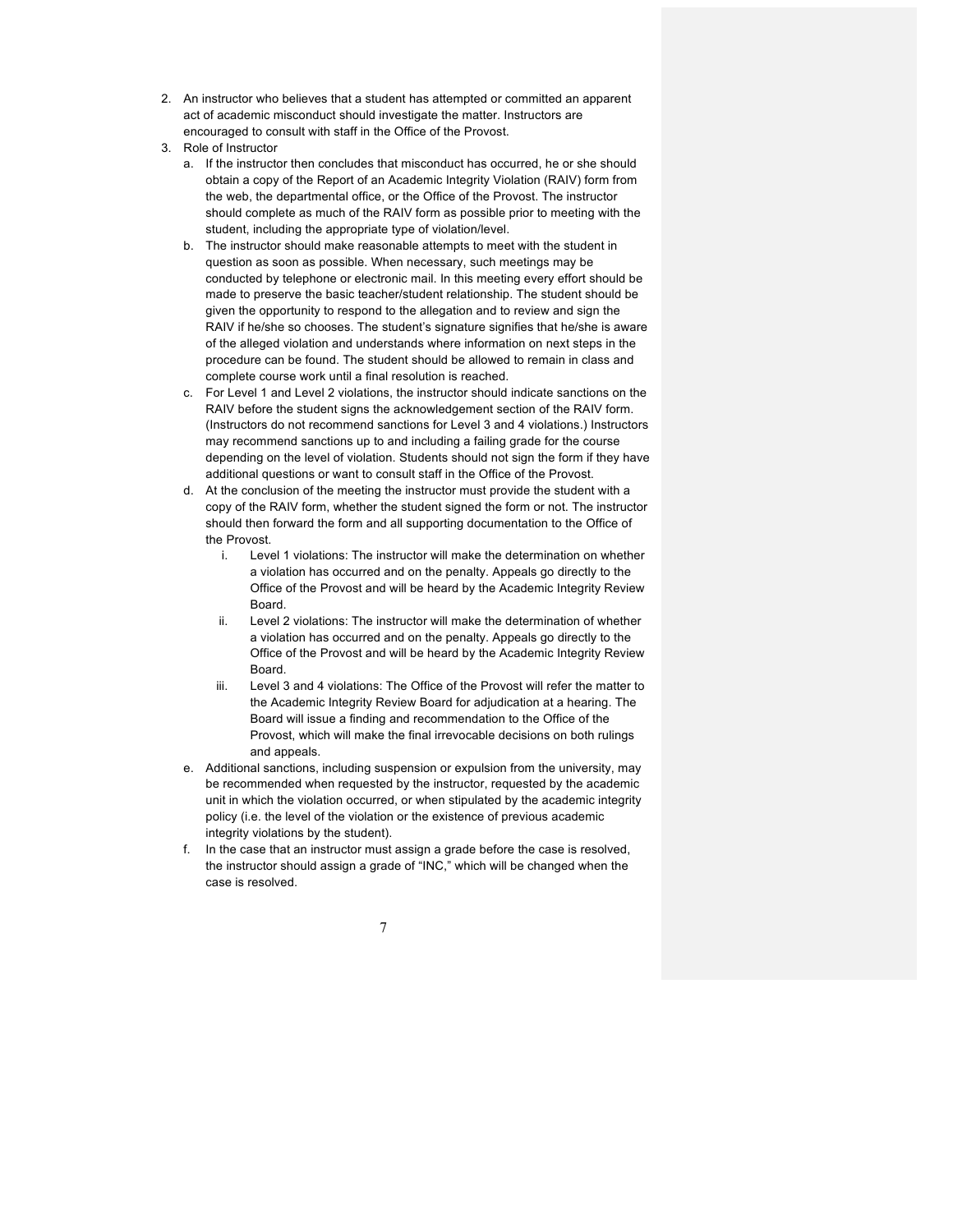- E. Academic Integrity Review Board
	- 1. The Academic Integrity Review Board may be convened for adjudication of an allegation of academic dishonesty.
	- 2. The Academic Integrity Review Board is chaired by the Associate Provost for Academic Affairs. The Chair shall be a participating but nonvoting member of the Board.
	- 3. The Board is composed of six regular members.
		- A minimum of two student members from a pool of between 7 and 14 students who are appointed by the Student Government Association. Student members must be matriculated and in good standing with the University.
		- Two members of the faculty who are appointed by the University Senate President.
		- Two members of the administration who are appointed by the Office of the Provost.
		- Two alternates from each category will also be appointed.
	- 4. When convening the Academic Integrity Review Board for adjudication of an allegation of academic dishonesty, a quorum of four members, including at least one student, one faculty member and one administrator, must be present.
- F. Rights in Hearings
	- 1. The University disciplinary system is not a criminal or civil law process and the legal procedures applicable in criminal and civil cases will not apply. This policy is not intended to supersede any existing law or regulation.
	- 2. University disciplinary hearings will accord the following specific rights to all students:
		- a. To receive written notice of the alleged violation.
		- b. To have reasonable access to the case materials prior to and during any hearing.
		- c. To have access to advice by an individual of his or her choosing, including an attorney. However, the advisor may not participate in the hearing. The student must sign a FERPA waiver indicating he/she has consented to have the individual present.
		- d. To participate in the hearing, present information on his or her own behalf, call witnesses and question information provided at their hearing. This does not include the right to directly question witnesses.
		- e. To receive written notification of the decision reached and a list of any sanctions imposed.
- G. Description of Sanctions
	- 1. A student may receive a single or multiple sanctions for violations of the Academic Integrity policy. Factors to be considered in deciding sanctions will include present demeanor and past disciplinary record of the student and the nature and severity of the violation.
	- 2. Sanctions which may be imposed upon a student found responsible for a Level 3 or Level 4 include the following:

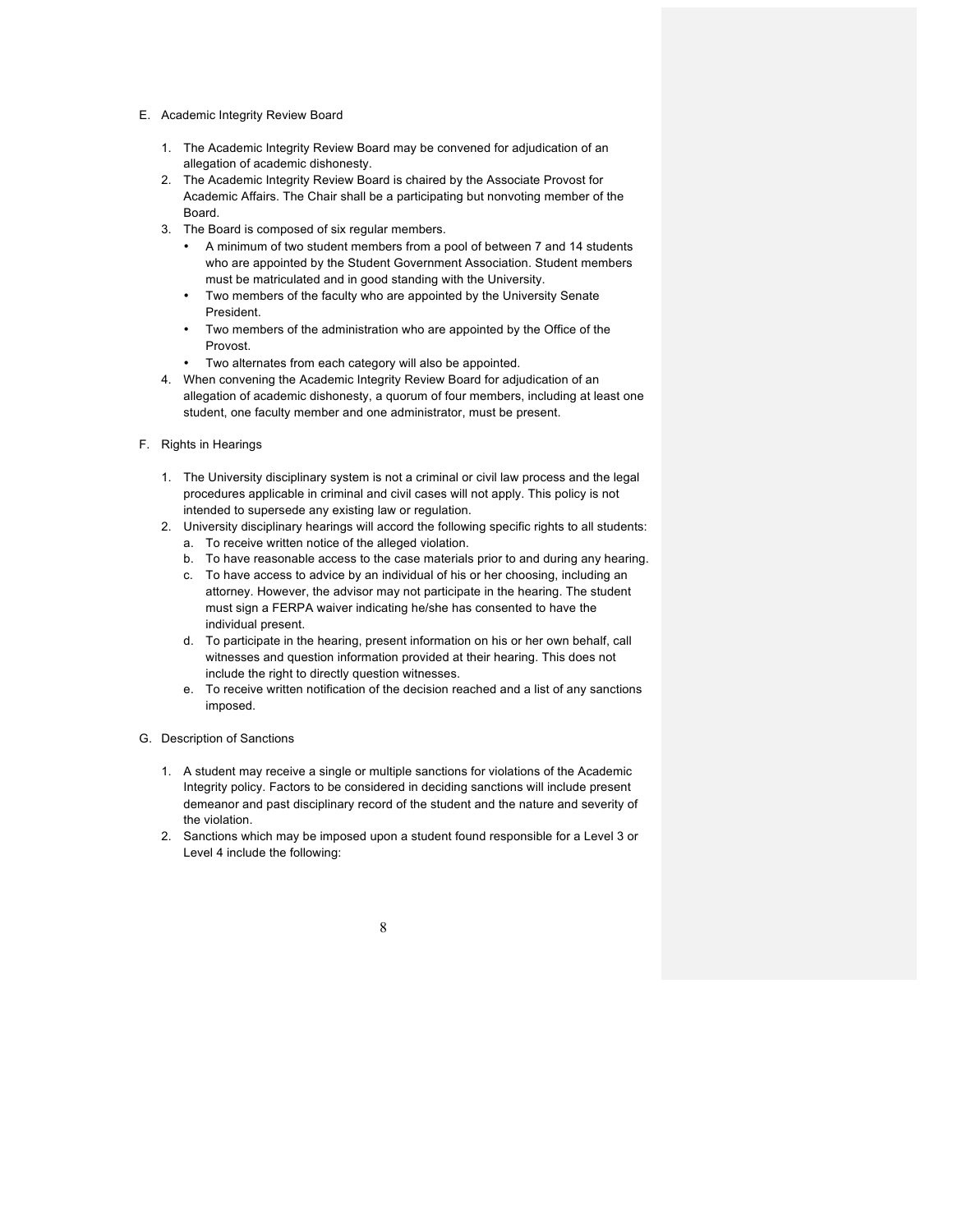- a. Notation of Academic Integrity Violation on Transcript: When a student fails a course because of a Level 3 or Level 4 violation, this will be noted on the student's transcript. The notation can be removed from the transcript at the student's request provided the student has had no further academic integrity violations for one calendar year (365) days. The student can have a maximum of one such notation removed in his/her career as a Rowan student.
- b. Academic Integrity Probation: Academic integrity probation is a period of one calendar year (365 days) indicating that a student is no longer in good standing with the university vis-à-vis academic integrity because of a Level 3 or Level 4 violation. (This status is distinct from Academic Probation, which concerns academic performance.) Any subsequent Academic Integrity Violation while in this status will likely result in suspension or expulsion from the university.
- c. Suspension: Beginning on the date the suspension takes effect, the student is no longer a registered student, may not attend classes, nor receive grades for a specified period of time. In addition, while in this status, the student is not permitted to be present on the campus or at a University-sponsored event for any reason whatsoever. The suspension will be noted on the student's academic transcript as disciplinary suspension. The student is not entitled to any refund of any fees after published refund dates.
- d. Expulsion: Beginning on the date the expulsion takes effect, the student may never again be a registered student, may never attend classes, nor receive grades. In addition, the student may never be present on the campus nor at a University-sponsored event for any reason whatsoever. The expulsion will be noted on the student's academic transcript as Academic Integrity Expulsion. The student is not entitled to any refund of any fees after published refund dates.

# **VI. ATTACHMENTS**

- A. Attachment 1, Definition Examples
- B. Attachment 2, Classification of Academic Integrity Violations by Offense
- C. Attachment 3, Academic Integrity Review Board Procedures
- D. Attachment 4, Academic Integrity Flow Chart for Instructors
- E. Attachment 5, Report of an Academic Integrity Violation (RAIV)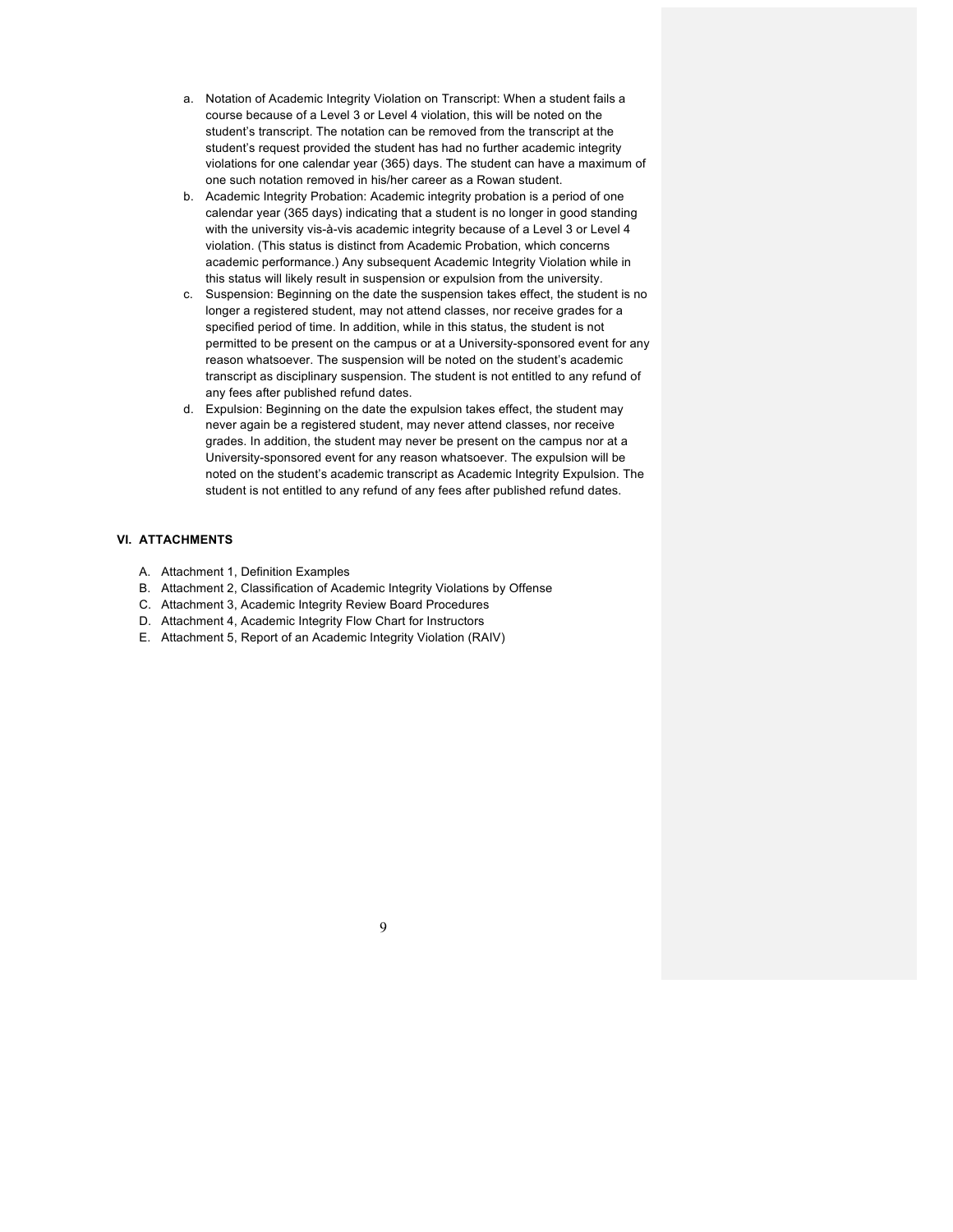#### **ATTACHMENT 1 DEFINITION EXAMPLES**

### A. *Cheating*

Examples of cheating include but are not limited to:

- Copying from another person's work.
- Allowing another person to copy your work.
- Using unauthorized materials such as a textbook or notebook during an examination or using technology to illicitly access unauthorized materials.
- Using specifically prepared materials such as notes written on clothing or other unauthorized notes, formula lists, etc., during an examination.
- Collaborating with another person during an examination by giving or receiving information without permission.

#### B. *Plagiarism*

Examples of plagiarism include but are not limited to:

- Quoting, paraphrasing or even borrowing the syntax of another's words without acknowledging the source.
- Using another's ideas, opinions or theories even if they have been completely paraphrased in one's own words without acknowledging the source.
- Incorporating facts, statistics or other illustrative material taken from a source, without acknowledging the source, unless the information is common knowledge.
- Submitting a computer program as original work that duplicates, in whole or in part, without citation, the work of another.

# C. *Fabrication*

Examples of fabrication include but are not limited to:

- Citation of information not taken from the source indicated.
- Listing of sources in a bibliography or other report not used in that project.
- Fabricating data or source information in experiments, research project or other academic exercises.
- Misrepresenting oneself or providing misleading and false information in an attempt to access another user's computer account.

## D. *Academic Misconduct*

Examples of academic misconduct include but are not limited to:

- Intentional deceptive action to gain an academic advantage.
- Submitting written work to fulfill the requirements of more than one course without the explicit permission of both instructors.
- Changing, altering, falsifying or being accessory to the changing, altering or falsifying of a grade report or form, or entering any university office, building or accessing a computer for that purpose.
- Stealing, buying, selling, giving away or otherwise obtaining all or part of any unadministered test/examination or entering any university office or building for the purpose of obtaining an unadministered test/examination.
- Coercing any other person to obtain an unadministered test.

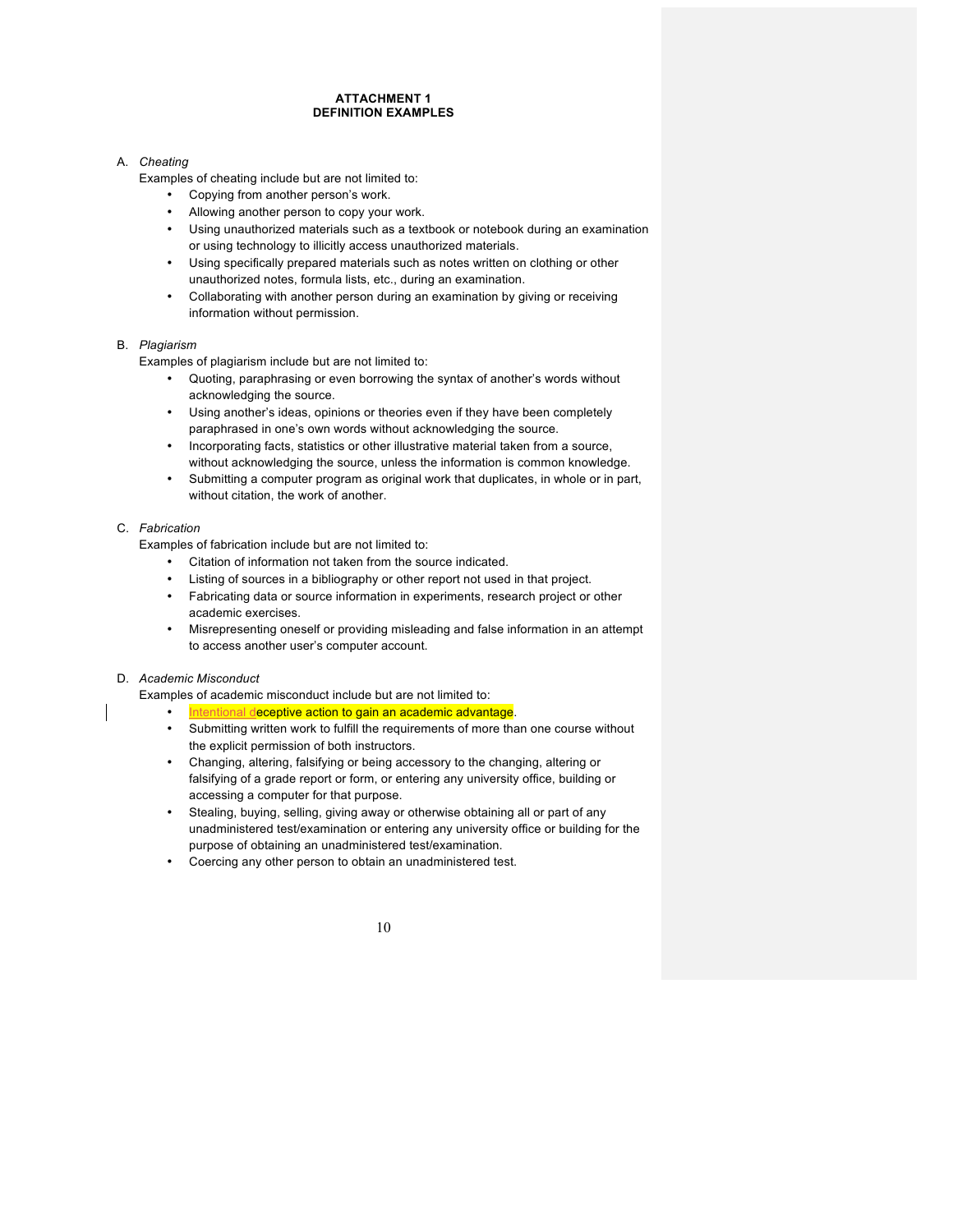- Substituting for another student or permitting any other person to substitute for oneself to take a test or examination.
- Altering test answers and then claiming instructor inappropriately graded the examination.
- Violating the Network and Computer Use Policy, also known as the "Acceptable Use Policy, Network and System Services" established by Information Resources. Currently available at: http://www.rowan.edu/toolbox/policies/network/.
	- Below are some examples of violations listed in the policy. Students should refer to the policy for the full list of violations.
		- Each user is solely responsible for all functions performed from his/her account(s) on any system.
		- No user may violate Federal Copyright Law. This means he/she may not alter, copy, translate, transmit, or receive software, music, images, text, or any other information licensed to or copyrighted by another party unless the license or copyright explicitly permits he/she to do so.
		- No user may attempt to monitor another individual's data communications, nor may he/she read, copy, change, or delete another individual's files or software, without the prior permission of the owner.
		- No user may send messages that are likely to result in the loss of the recipient's work, system downtime, or otherwise compromise a remote user's system. This includes, but is not limited to, redistribution of computer viruses or trojan horses.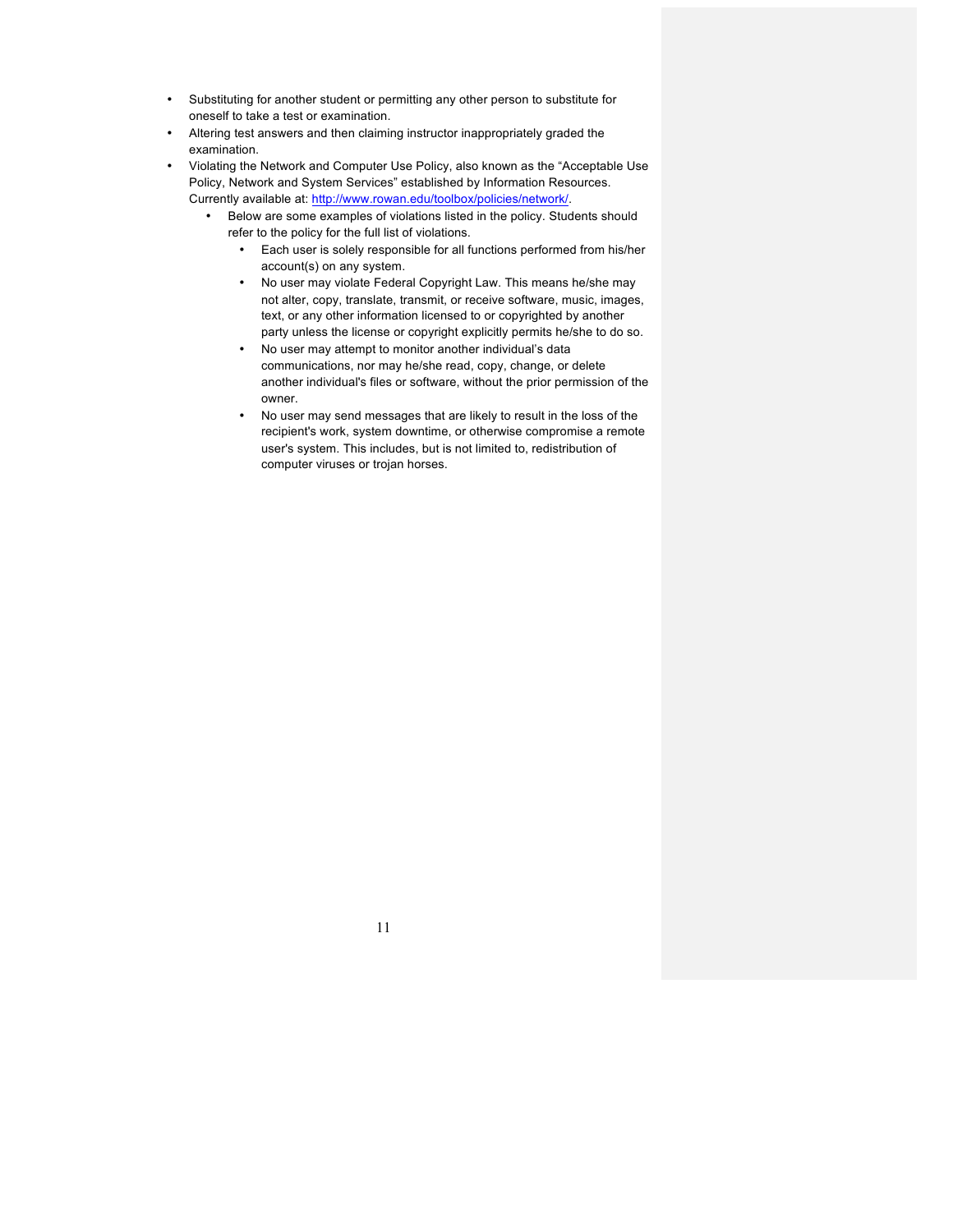#### ATTACHMENT 2 CLASSIFICATION OF ACADEMIC INTEGRITY VIOLATIONS BY OFFENSE

Violations of academic integrity are classified into four categories based on the seriousness of the behaviors and the possible sanctions imposed. Brief descriptions are provided below. These are general descriptions and should not be considered as all inclusive.

- A. Level 1 Violations
	- 1. Level 1 violations may occur because of ignorance or inexperience on the part of the person(s) committing the violation and ordinarily include a very minor portion of the course work. A sanction for a level 1 violation will not exceed a failing grade on the assignment.
	- 2. Example: Improper footnoting or unauthorized assistance with academic work on the part of a first-year Rowan University student.
	- 3. Recommended Sanction(s): Make-up assignment at a more difficult level or assignment of no-credit for work in question, required attendance at an Academic Integrity Seminar, and/or an assignment that will increase the student's awareness of academic integrity.
	- 4. Reporting Mechanisms: Matters involving Level 1 violations are normally adjudicated by the instructor and sanctioned accordingly. A record of this violation will be retained in the Office of the Provost in accordance with State record retention guidelines. The student can appeal the determination in accordance with policy.
- B. Level 2 Violations
	- 1. Level 2 violations involve incidents of a more serious nature and affect a significant aspect or portion of the course. A second Level 1 violation will automatically become a Level 2 violation. A sanction for a Level 2 violation will not exceed a failing grade in the course.
	- 2. Example: Quoting directly or paraphrasing without proper acknowledgment on an assignment or failing to acknowledge all sources of information and contributors who helped with an assignment.
	- 3. Recommended Sanction(s): A failing grade in the course, Academic Integrity Probation and/or the imposition of other lesser sanctions as deemed appropriate.
	- 4. Reporting Mechanisms: Matters involving Level 2 violations are normally adjudicated by the instructor and sanctioned accordingly. A record of this violation will be retained in the Office of the Provost in accordance with State record retention guidelines. The student can appeal the determination in accordance with policy.
- C. Level 3 Violations
	- 1. Level 3 offenses are even more serious in nature and involve dishonesty on a more significant portion of course work, such as a major paper, hourly or final examination. If a student had previously been found guilty either of one or more violations at Level 2 or higher, or of two Level 1 violations, an additional violation at any level will automatically become at least a Level 3 violation. A sanction for a level 3 violation will not exceed suspension from the University.
	- 2. Example: Copying from or giving assistance to others on an hourly or final examination, plagiarizing major portions of an assignment, using forbidden material on an hourly or final examination, presenting the work of another as one's own, or altering a graded examination for the purposes of re-grading.

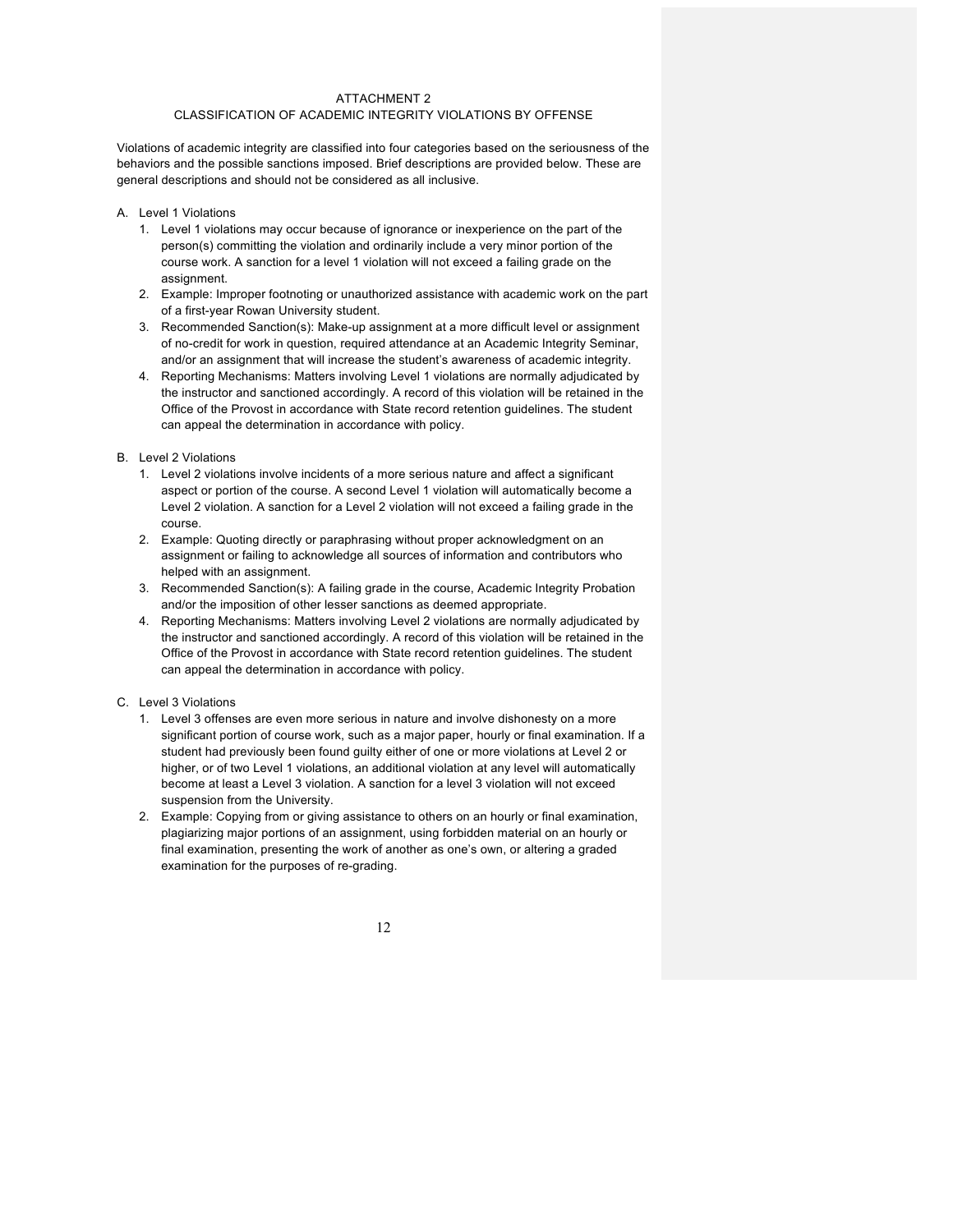- 3. Recommended Sanction(s): A failing grade in the course, Academic Integrity Probation, and suspension from the University for one or more semesters with a notation of "Disciplinary Suspension" placed on a student's transcript and/or the imposition of other lesser sanctions as deemed appropriate.
- 4. Reporting Mechanisms: Matters involving Level 3 violations are adjudicated by the Academic Integrity Review Board. A record of this violation will be retained in the Office of the Provost in accordance with State record retention guidelines.
- D. Level 4 Violations
	- 1. Level 4 violations are the most serious breaches of academic integrity. They also include repeat offenses below Level 4 violations and violations committed while already on or after returning from Academic Integrity Probation.
	- 2. Example: Forgery of grade change forms; theft of examinations; having a substitute take an examination; any degree of falsification or plagiarism relating to a senior or graduate thesis; using a purchased term paper; sabotaging another's work; the violation of the clinical code of a profession.
	- 3. Recommended sanction: Expulsion from the University and a permanent dismissal notation on the student's transcript and/or the imposition of other lesser sanctions as deemed appropriate.
	- 4. Reporting Mechanisms: Matters involving Level 4 violations are adjudicated by the Academic Integrity Review Board. A record of this violation will be retained in the Office of the Provost in accordance with State record retention guidelines.

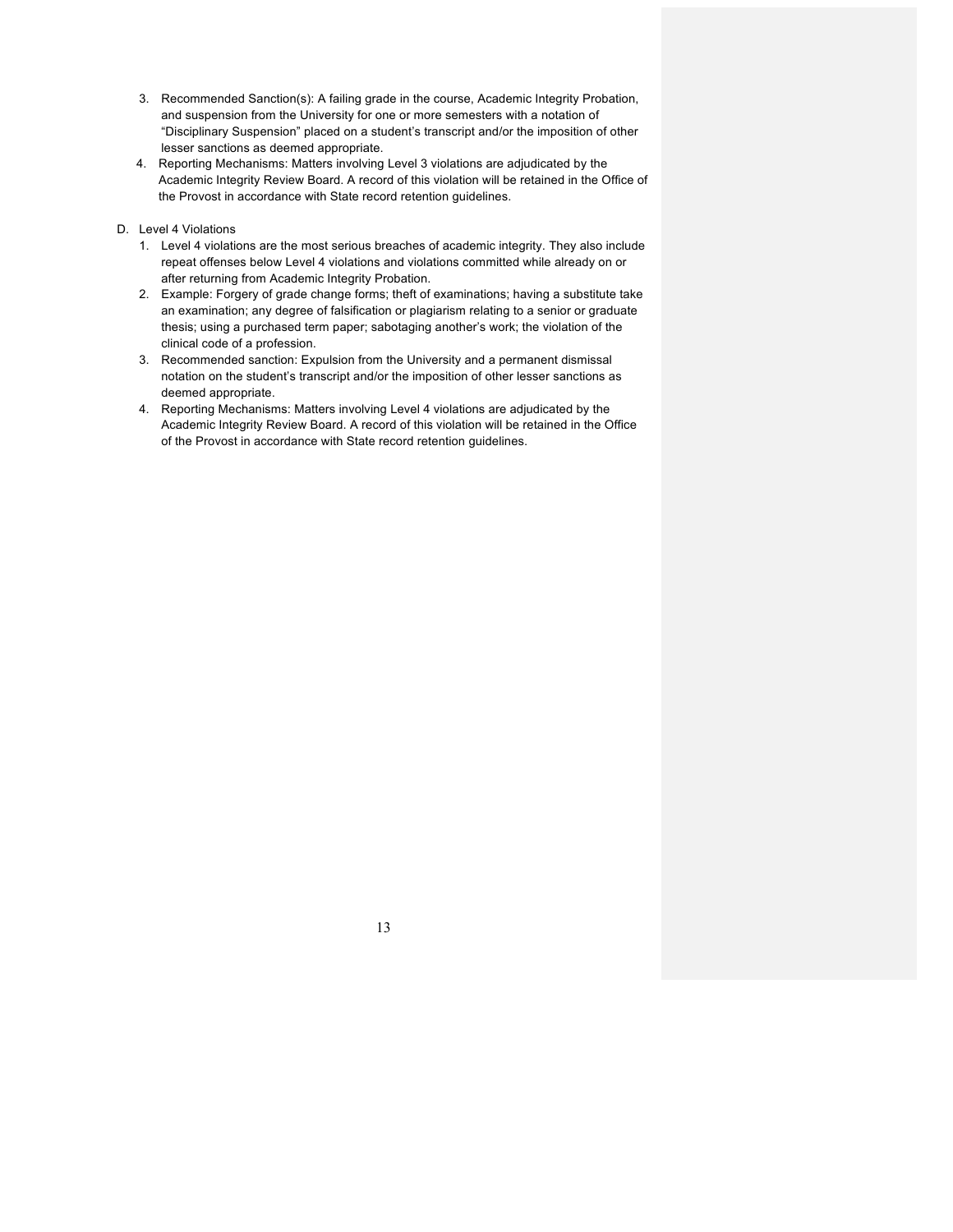### ATTACHMENT 3 **ACADEMIC INTEGRITY REVIEW BOARD PROCEDURES**

- A. Overview of Hearing Process
	- 1. Level 1 and 2 violations are adjudicated by the instructor and reported to the Office of the Provost. The Office of the Provost determines whether the student has committed a prior violation and adjusts the level of violation accordingly. The Academic Integrity Review Board annually reviews reports of Level 1 and 2 violations to confirm that classifications of violations and subsequent sanctions that were imposed were appropriate. Level 3 and 4 violations are referred directly to and adjudicated by the Academic Integrity Review Board.
	- 2. The possible findings and outcomes of hearings conducted by the Academic Integrity Review Board are summarized below. Academic Integrity Violation is abbreviated as AIV.
	- 3. Appeal of Level 1 Violation

| <b>Possible Findings</b>                           | <b>Outcomes</b>                                                                                  |
|----------------------------------------------------|--------------------------------------------------------------------------------------------------|
| Student is not responsible for an AIV.             | Student is cleared. Grade must be recalculated without<br>the penalty for the alleged violation. |
| Student is responsible for a Level 1<br>violation. | Level 1 sanctions are upheld.                                                                    |

4. Appeal of Level 2 Violation

| <b>Possible Findings</b>                                    | <b>Outcomes</b>                                                                                                         |
|-------------------------------------------------------------|-------------------------------------------------------------------------------------------------------------------------|
| Student is not responsible for an AIV.                      | Student is cleared. Course grade must be<br>recalculated without the penalty for the alleged<br>violation.              |
| Student is responsible for a lesser<br>(Level 1) violation. | Student is responsible for a lesser offense. Penalty<br>lis lowered as appropriate and course grade is<br>recalculated. |
| Student is responsible for a Level 2<br>violation.          | Level 2 sanctions are upheld.                                                                                           |

5. Level 3 and Level 4 Sanction Hearings

| <b>Possible Findings</b>                                               | <b>Outcomes</b>                                                                                                                                                 |
|------------------------------------------------------------------------|-----------------------------------------------------------------------------------------------------------------------------------------------------------------|
| Student is not responsible for an AIV.                                 | Student is cleared. Grade is recalculated without<br>the penalty for the alleged violation and entered to<br>replace the Incomplete.                            |
| Student is responsible for a lesser<br>(Level 1 or Level 2) violation. | Student is responsible for a lesser offense. Penalty<br>is determined as appropriate. Course grade is<br>recalculated and entered to replace the<br>Incomplete. |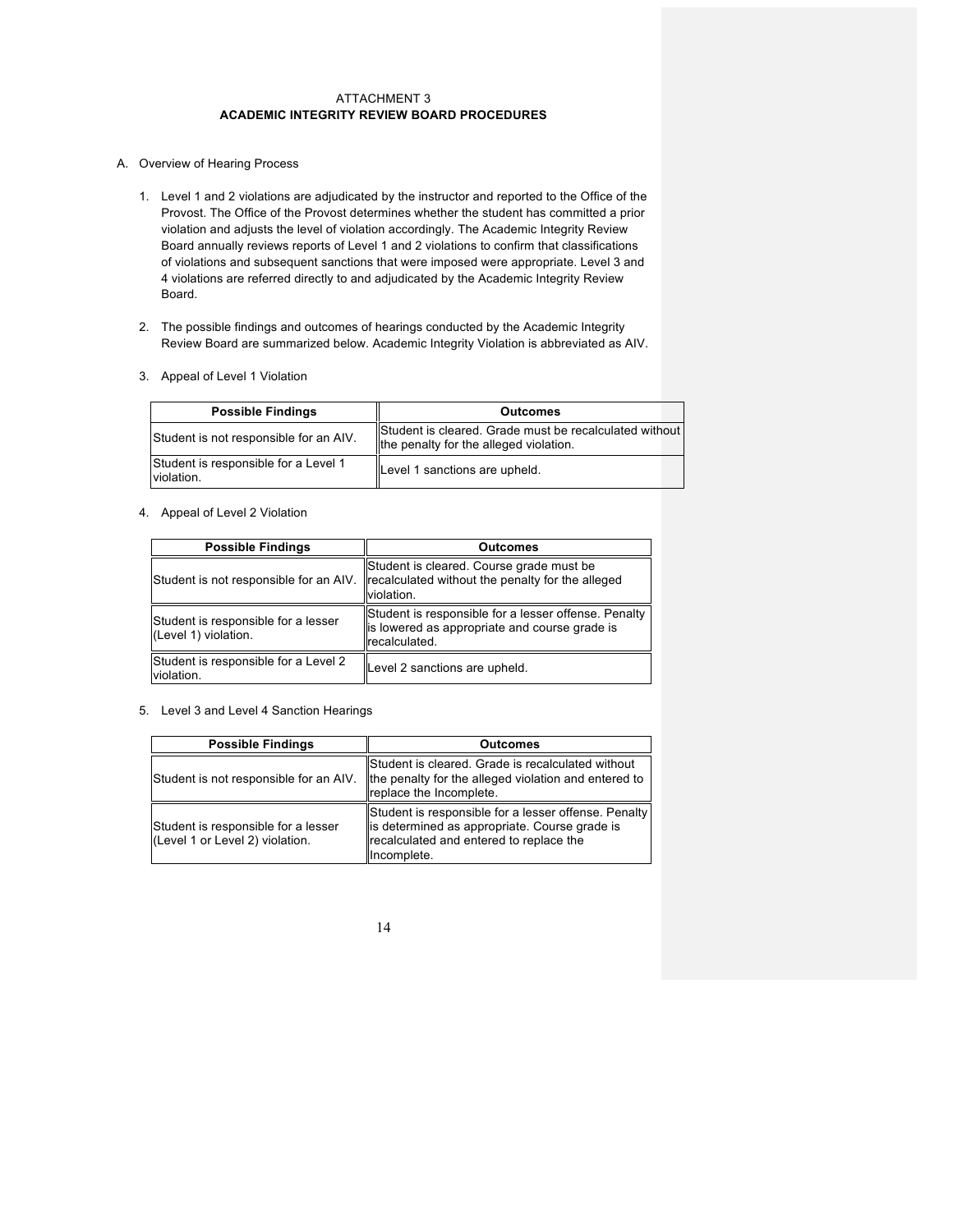| Student is responsible for a Level 3 | Level 3 sanctions are recommended as |
|--------------------------------------|--------------------------------------|
| violation.                           | appropriate.                         |
| Student is responsible for a Level 4 | Level 4 sanctions are recommended as |
| violation.                           | lappropriate.                        |

- B. Additional Procedural Guidelines
	- 1. For matters not being adjudicated by the Academic Integrity Review Board (Levels 1 and 2), the Office of the Provost will conduct a review to determine whether the student has any prior violation and then determine appropriate additional procedures.
	- 2. When applicable the Office of the Provost will be responsible for providing both the student and the instructor with proper notice concerning their participation in a hearing before the Academic Integrity Review Board. In addition, notice of the results of hearings will be provided. In the event that either the student or the instructor does not attend a scheduled hearing, the matter will be heard based on the written record and the information provided by the party in attendance.
	- 3. Hearings conducted by the Academic Integrity Review Board will be closed to all members of the campus and outside community except those directly involved with the case.
	- 4. The burden of proof rests upon the complainant, who must establish, on the basis of the standard of a "preponderance of evidence," that it was "more likely than not" that the accused student is responsible for the conduct violation based on the weight of the credible information presented.
	- 5. Any student appearing at a hearing before the Academic Integrity Review Board for adjudication of an allegation of academic dishonesty may challenge the assignment of any member of the board to his/her case. Upon hearing the details of the challenge, the Chair will either uphold or deny the challenge.
	- 6. A Board member will withdraw from adjudicating any case in which he/she cannot reach a fair and objective decision.
	- 7. Because legal procedures will not be formally applied, the Chair will make all determinations on questions of procedure and admissibility of information presented and will not be excluded from hearings or Board deliberations except that s/he will not vote. The Chair will exercise control over the manner in which the hearing is conducted to avoid unnecessarily lengthy hearings and to prevent the harassment or intimidation of witnesses. Anyone who disrupts a hearing or who fails to adhere to hearing procedures may be excluded from the proceeding.
	- 8. The accused student may submit a written statement to the Board prior to the hearing. Submission of such a statement is not a substitute for participation in the hearing. The student may also provide, in advance or during the hearing, additional documentation that is directly relevant to the case.
	- 9. With advance approval from the Academic Integrity Hearing Board, the accused student is allowed to call witnesses to present testimony that is directly relevant to the case. Character witnesses are not permitted. The student must sign a FERPA waiver indicating consent to have the witness present. The witness will be called into the hearing only to present testimony and to be questioned by the Board. The student may not address the witness or the Board while the witness is present. If the witness is a Rowan University student, no immunity is implied; any information provided may be used in subsequent hearings. The witness will be informed that he/she cannot be compelled to appear, stay

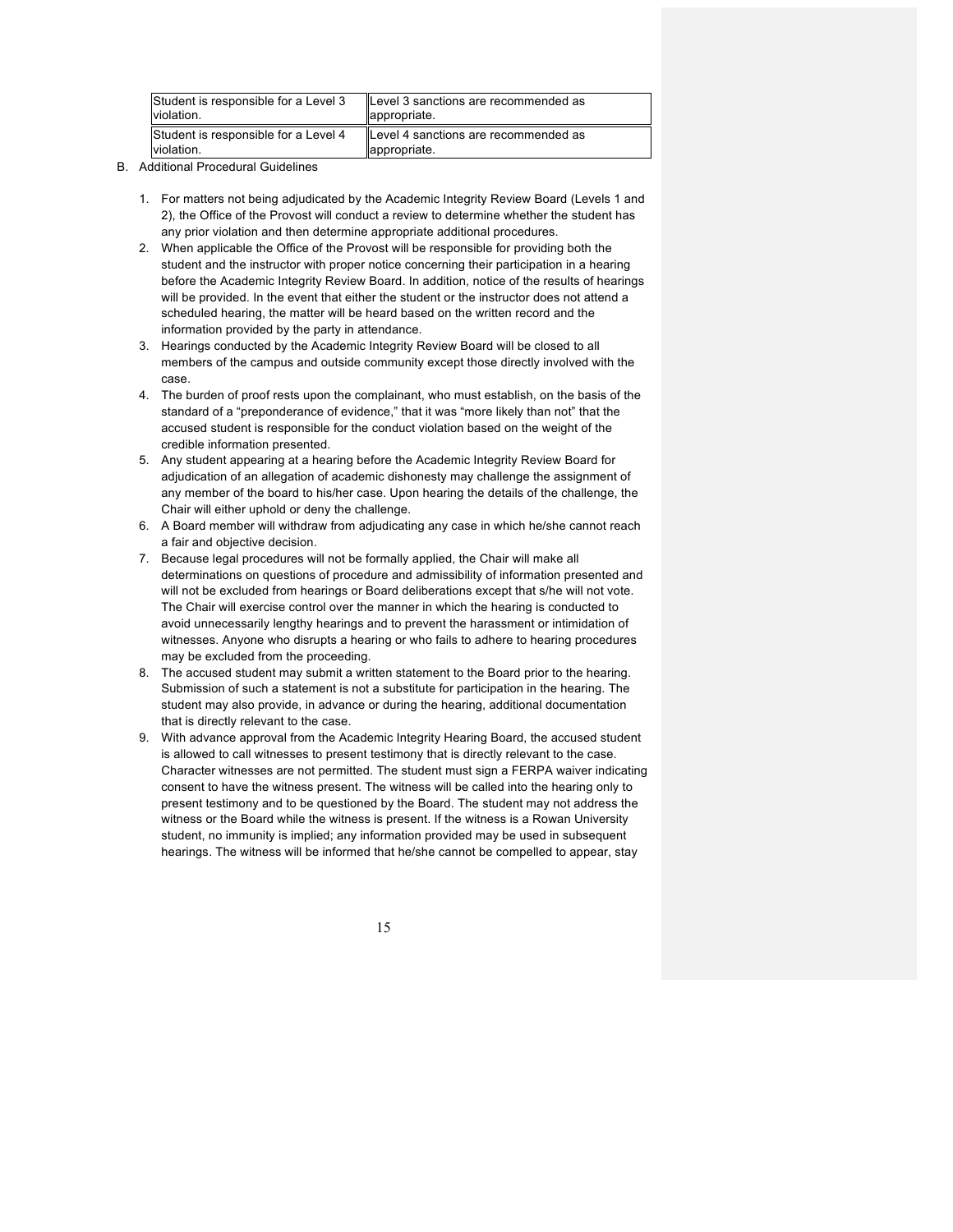at the hearing, or give any testimony if unwilling. The witness will sign a statement to that effect.

- 10. The Board will review all materials and hear all information pertinent to the case from the complainant, the accused and all witnesses. Members of the Board, including the Chair, will be free to ask relevant questions in order to clarify information or resulting issues.
- 11. After hearing all the information, the Board will deliberate privately until a decision is reached by a majority vote. A tie vote will result in a finding of "not responsible."
- 12. If the student is found "responsible" the Board will recommend the appropriate sanctions to be imposed.
- 13. Cases heard by the Academic Integrity Review Board that result in a finding that the student is responsible for an academic integrity violation are automatically appealed to the Provost, who reviews the case and findings and provides a final decision. This will be the final step in the adjudication process.
- 14. Following the hearing, the Office of the Provost will provide the accused student with written notification of the decision reached and a list of any sanctions imposed. If the student is found "responsible," a record of the decision will be placed in the student's advising folder.

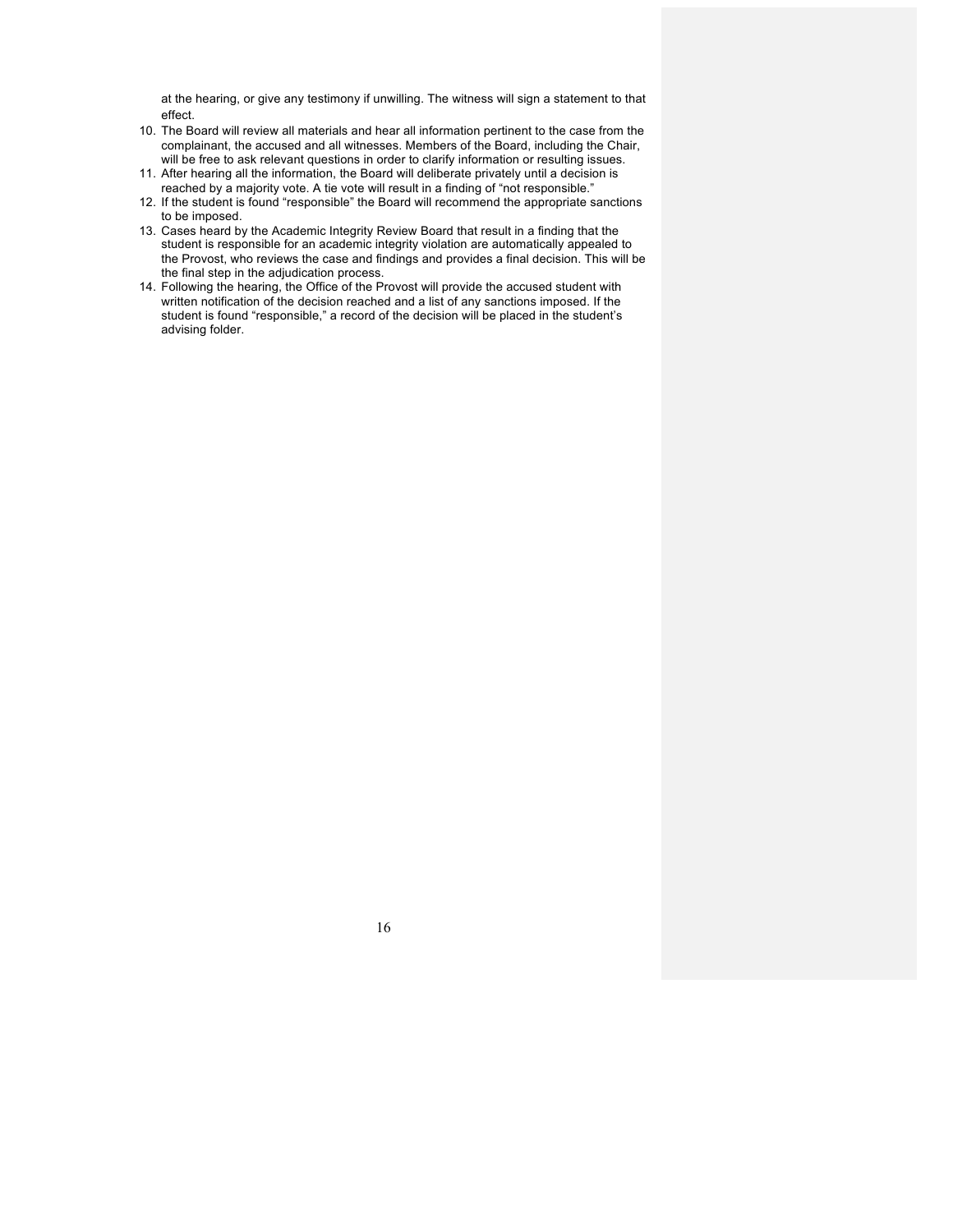### ATTACHMENT 4 **ACADEMIC INTEGRITY FLOW CHART FOR INSTRUCTORS**

Rowan University Academic Integrity Flow Chart for Instructors - AcademicIntegrityFlowchart\_2009.pdf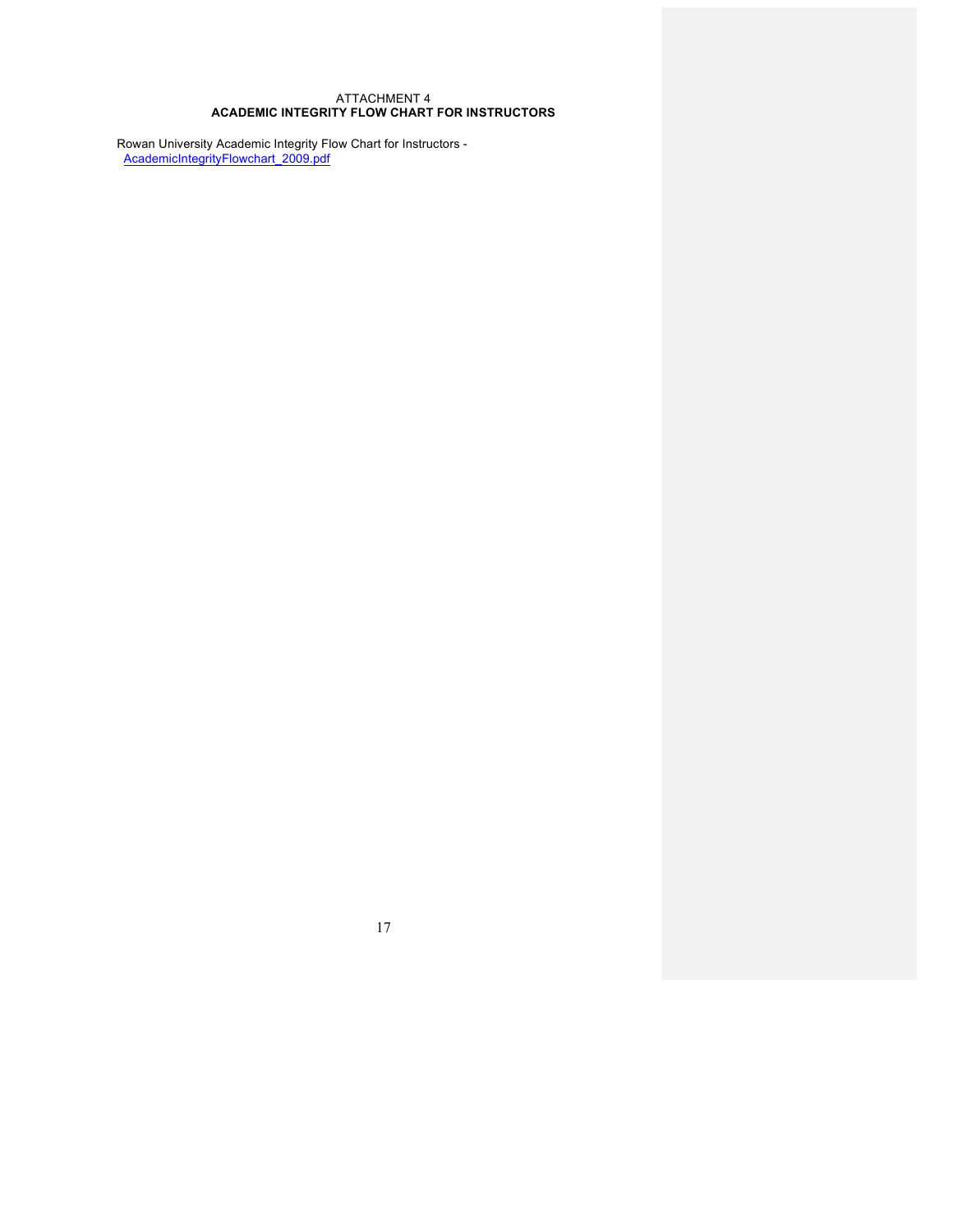#### ATTACHMENT 5 **REPORT OF AN ACADEMIC INTEGRITY VIOLATION (RAIV)**

Rowan University Report of an Academic Integrity Violation (RAIV) - RAIV\_Elec\_Form.docx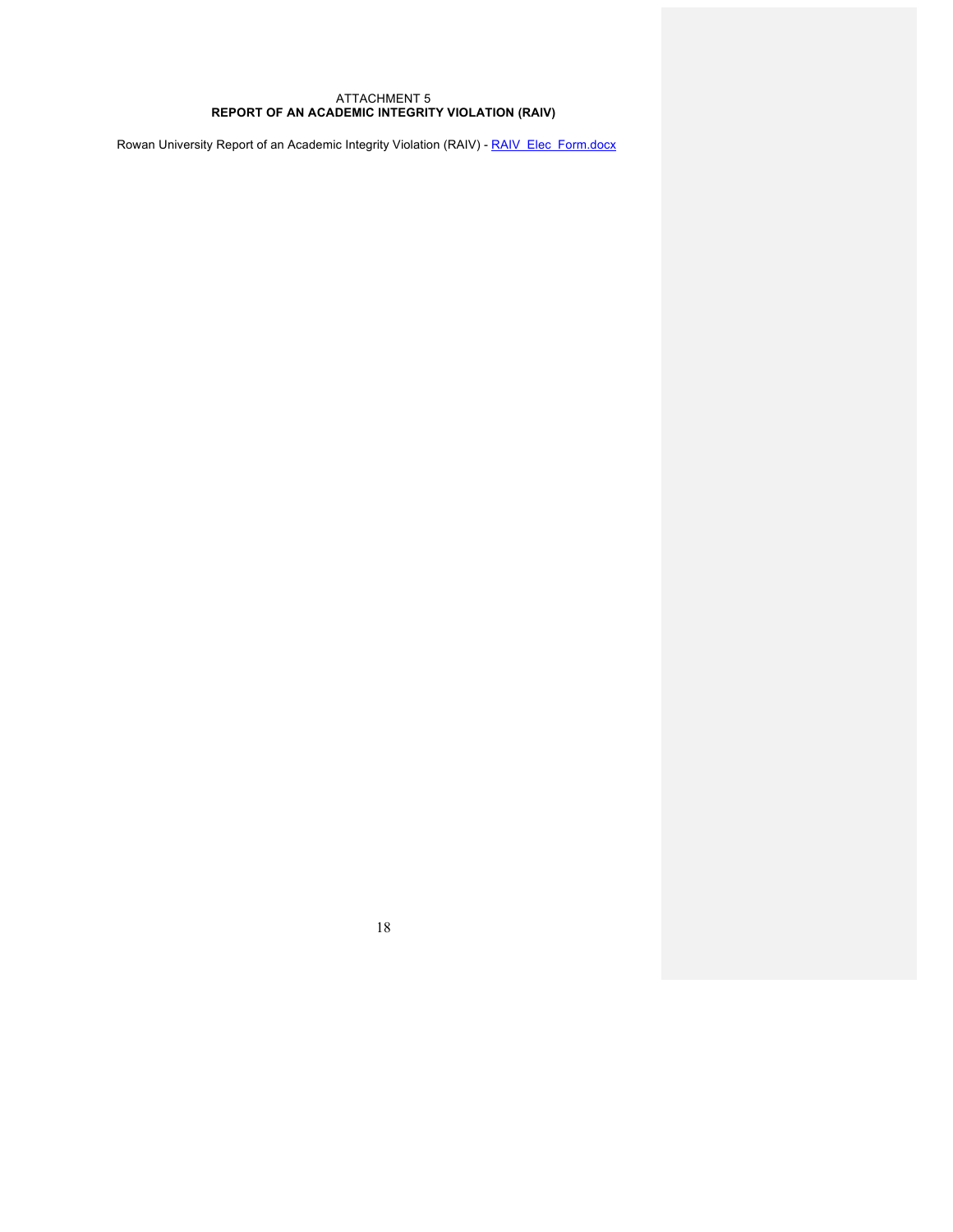### **Interim Policy on Adjunct Credentials**

Rowan University expects that adjunct professors will hold at least a Master's Degree in a related field to the subject matter that they are teaching. However, the administration recognizes that in some specific courses, practitioners who hold a Bachelor's Degree and possess substantial professional experience in the field may be appropriate choices for adjunct positions. In such cases, specific approval from the Dean and Provost are required prior to making an offer of employment. Moving forward, we would not anticipate hiring adjunct professors who do not possess at least a Bachelor's Degree, though the administration reserves the right to waive this requirement in exceptional circumstances in which a prospective adjunct has achieved national renown in his or her field.

For employees who have worked in non-tenure track teaching capacities for Rowan University for at least ten years and have demonstrated their proficiency in the classroom, we will accept either an Associate's Degree or 90+ credits of progress towards a Bachelor's Degree as a suitable credential for continued employment, subject to approval by the Dean and Provost.

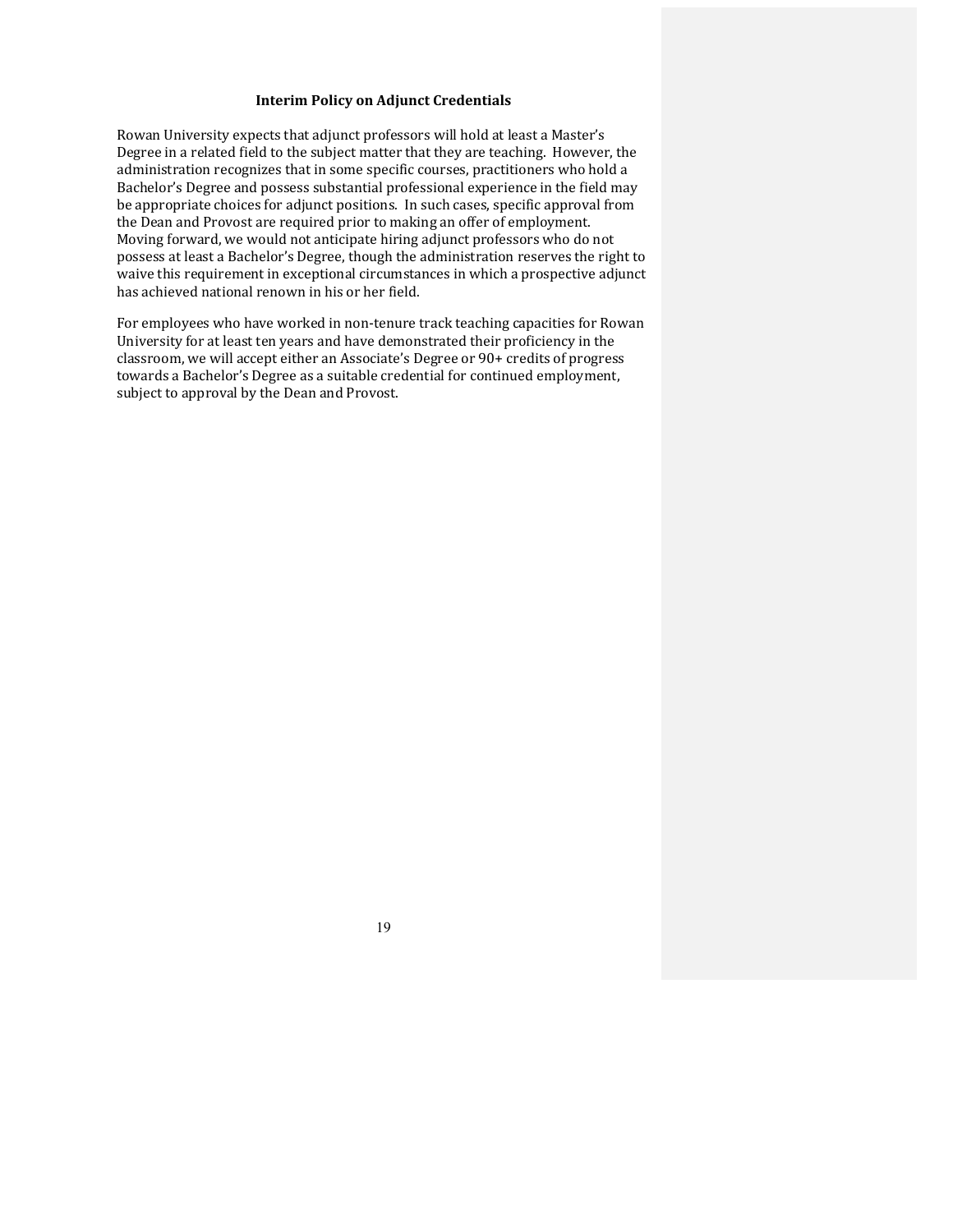

# **Rowan University Policy**

Title: *Statement of Principles*

Subject: *University Community*

Policy No: *2015:XX*

Applies: *University-wide*

Issuing Authority: *Board of Trustees*

Responsible Authority: *President* 

Adopted: *XX/XX/2015*

Last Revision:

Last Reviewed:

I. PURPOSE

To articulate in one place the principles to which all parts of the University - its trustees, administration, faculty, staff, students, employees, volunteers, and contractors – should aspire in their daily interactions. The Statement of Principles expresses our shared commitment to integrity in all of our actions while pursuing the University's mission – excellence in teaching, patient care, research, and public service through ethical conduct in the discharge of one's duties, responsibilities, and all other University activities. All members of the University community owe it to each other to adhere to these principles as well as applicable laws, regulations, and University policies. This Statement does not address every possible situation; rather, it expresses in one place the core principles that we expect will guide the conduct of every member of the University Community.

II. ACCOUNTABILITY

Under the direction of the Chairperson of the Board of Trustees, the President, Provost, Executive Vice President for Administration and Strategic Advancement, Ethics Liaison Officer, Chief Compliance and Privacy Officer, and General Counsel, shall implement and encourage support for the Statement of Principles.

**Author** 

**Deleted:** that are intended to govern and guide the conduct of

Autho **Deleted:** '

#### Author

**Deleted:** With the exception of those cases where compliance is explicitly called for, all claims in this Statement of Principles are aspirational in character, not obligatory.

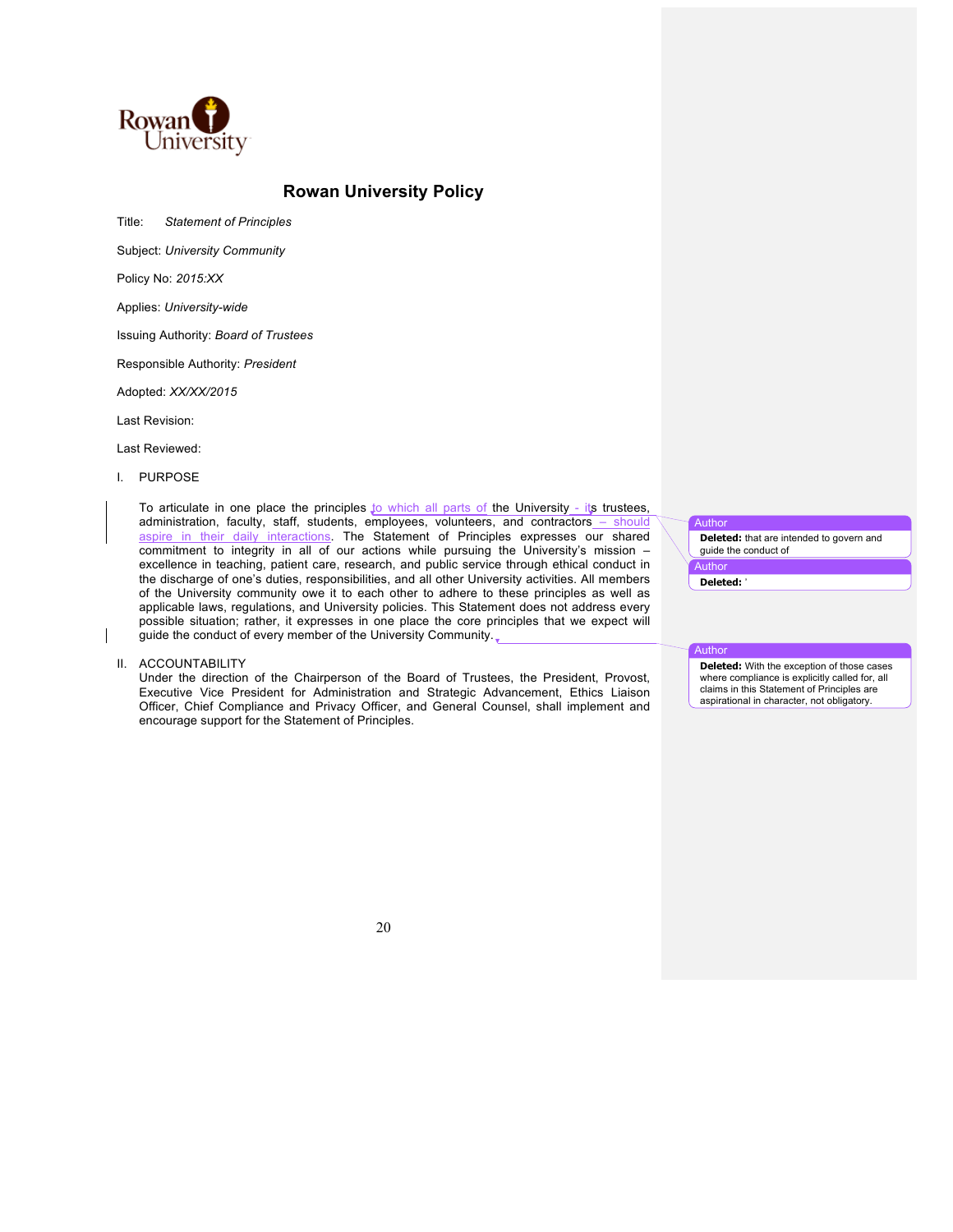#### III. APPLICABILITY

These principles are intended to be observed by all members of the Board of Trustees, Officers (President and Vice Presidents), Deans, Academic Department Heads and Chairs, Faculty, Staff, Student Employees, and Volunteers (collectively, "University personnel") and to any contractor performing work or services on any Rowan campus or in any Rowan facility. For the purpose of this Statement, the term "University" applies to Rowan University and all of its campuses, locations and operations.

Whenever a question arises concerning the relevance of this Statement for a particular action or situation, the advice of a direct supervisor, the General Counsel, Ethics Liaison Officer, and/or Chief Compliance and Privacy Officer should be sought as appropriate.

#### IV. REFERENCES

The following policies provide additional and related information:

- § Rowan Core Values
- Code of Ethics Faculty/Professional Staff Rowan University
- § Reporting Compliance & Ethics Concerns
- § Family Educational Rights and Privacy Act (FERPA)
- § Rowan University Contracting & Purchasing Policy & Procedure
- § Rowan Excluded Individuals & Entities
- § RowanSOM Responding to Anti-Kickback Violations with Potential Implications
- § Accounting and Disclosure of Health Information
- § Access to Individual Protected Health Information (PHI)
- § CMSRU By-Laws
- § Rowan SOM By-Laws
- New Jersey State Policy Prohibiting Discrimination
- § Rowan University Workplace Violence Policy
- Board of Trustees By-Laws

### V. POLICY

#### A. Basic Tenets:

The core values of Rowan are: Quality Education, Student Centeredness, Leadership, Engagement, Accountability, Team Work, Customer Focus, Inclusiveness, and Entrepreneurship. Accordingly, all parts of the University community call on, each of us to do our utmost to support, protect and defend that environment. In particular, the University community encourages support for the following basic tenets:

- § Commitment to the Student
- Respect for Academic Freedom
- § Respect for Educational Mission
- § Respect for Research Mission
- Individual Integrity, Responsibility, and Accountability
- § Respect for Others and Preservation of a Respectful Workplace
- § Respect for University and State Resources
- Compliance with University, Federal and State Laws, Rules, Policies, and **Regulations**
- § Compliance with New Jersey Conflict of Interest Laws and State Ethics Code
- § Protection of Confidentiality and Privacy of Records

21

**Author Deleted:** the Author **Deleted:** encourages

**Author Deleted:** for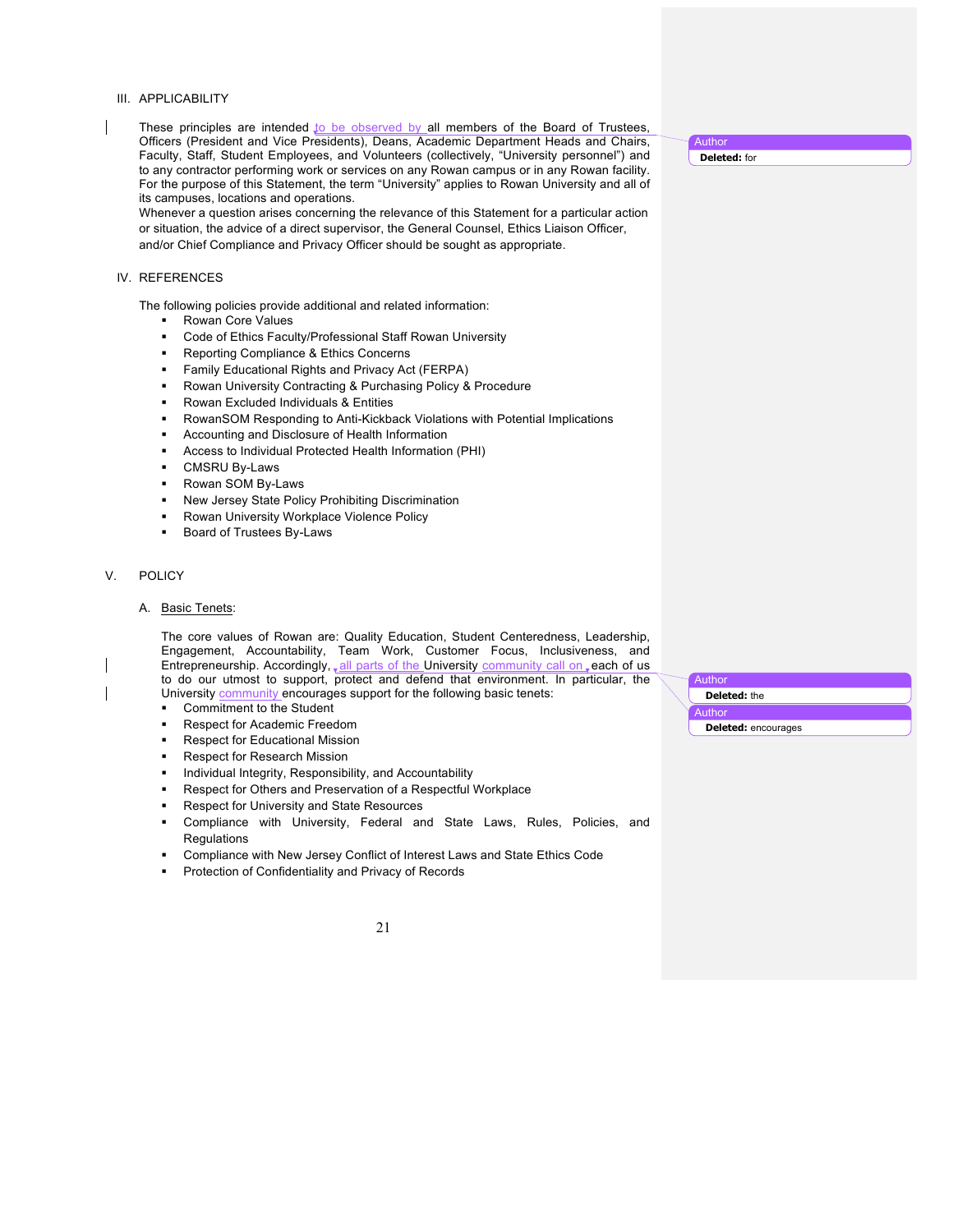- § Accuracy in Reporting
- § Adherence to Internal Controls
- Fair Dealings in Agreements
- § Protection from Retaliation

Commitment to the Student – University personnel will encourage free pursuit of learning while respecting both the students' rights to form their own views, and the diversity of cultures, backgrounds, and perspectives of our students. University personnel will deal justly and considerately with each student. University personnel will avoid exploitation of students for private advantage while respecting the confidential nature of the relationship between the professor/staff member and student. University personnel will provide recognition and acknowledgement of significant contributions by students. When necessary, University personnel will share information about students' educational needs with appropriate individuals within the parameters of applicable privacy laws and policies.

Respect for Academic Freedom – The free exchange of ideas on campus is essential to quality education and research. To achieve its potential, the University must provide academic freedom and a 'safe haven' to all, allowing inquiry and ensuring spaces where students and scholars can create new knowledge and challenge conventional wisdom in any field—art, science, religion, politics and others—without fear of reprisal.

Respect for Educational Mission - The University must remain committed to providing high quality academic services in accordance with all laws, regulations, program requirements and academic accreditation standards, and to the accurate representation of credentials and requirements for admission and graduation.

Respect for Research Mission – Affiliated researchers shall conduct their research with integrity, intellectual honesty, and appropriate respect for human and animal subjects. All research involving human subjects is subject to approval by an Institutional Review Board. All research involving non-human vertebrate animal subjects must be approved by the Institutional Animal Care and Use Committees. All such research shall remain in compliance with all conditions imposed by the respective committee. Research must be conducted for the advancement of knowledge while meeting the highest standards of honesty, accuracy, and objectivity. Researchers are obligated to demonstrate accountability for the funds of sponsors and payers while remaining in total compliance with specific terms and conditions of contracts and grants.

Individual Integrity, Responsibility and Accountability – The relationship between students and University personnel shall reflect an environment that focuses on education, professionalism, integrity, honor, and ethical conduct. To that end, the University will not permit behavior that improperly interferes with the learning environment, including harassment, discrimination and violence, including but not limited to arrangements having real or perceived power (e.g., faculty/coach-student, supervisor-supervisee, healthcare provider/patient). With respect to confidentiality, University personnel must follow all rules and regulations as outlined in the Family Educational Rights and Privacy Act (FERPA).

Respect for Others and Preservation of a Respectful Workplace – The University is committed to maintaining an environment of respect and inclusivity. Our community must and will have zero tolerance for illegal discrimination. All University personnel should adhere to the basic principles of honesty, professionalism, integrity, and ethical standards, and must adhere to the maintenance of a workplace devoid of hostility and harassment.

Respect for University and State Resources – University personnel shall use all university equipment and facilities efficiently, economically, and for authorized university purposes only in accordance with University policy and State law.

Author

**Deleted:** Violation and/or suspicion of violation of the latter can and must be reported utilizing appropriate channels and without the fear of retaliation.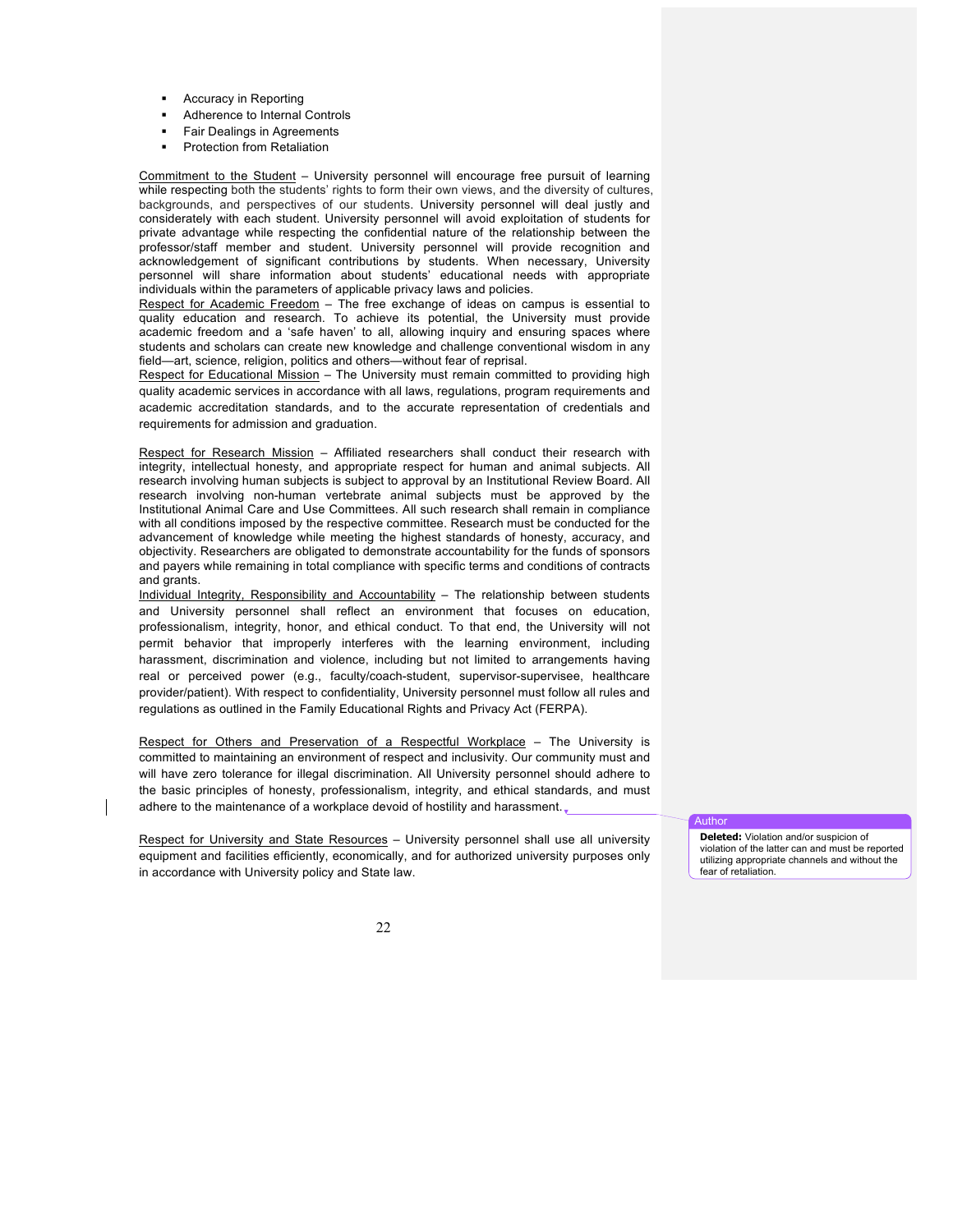Compliance with University, Federal and State Laws, Rules, Policies and Regulations – All University personnel should do their best to act in compliance with all applicable federal and state laws, rules, and regulations as well as University policies, procedures, agreements, and guidelines.

Compliance with New Jersey Conflict of Interest Laws and State Ethics Code – All University personnel must comply with the State of New Jersey Conflict of Interest Laws, State of New Jersey Ethics Guidelines, and University policies to avoid actual or perceived conflicts (including their personal and/or financial interests) and, in situations where they might arise or do exist, to disclose them immediately and to participate no further in them unless and until approved by the appropriate Rowan New Jersey Ethics Liaison Officer or his/her designee.

Protection of Confidentiality and Privacy of Records – University personnel with access to confidential information, including but not limited to Protected Health Information under the Health Insurance Portability and Accountability Act (HIPAA) as well as confidential student information under the Family Educational Rights and Privacy Act (FERPA), shall maintain the confidentiality and privacy of that information to protect all parties, to include written and oral communication.

Accuracy of Reporting – All University records, including student records, accounting and financial records, expense reports, medical records, time sheets and effort reports, admission, retention, and graduation data, and other documents, including any submitted to or subject to possible review by government agencies, must be accurate, clear, and complete in accordance with generally acceptable accounting principles, government entities, bond covenant agreements, and other requirements.

Adherence to Internal Controls - Internal control comprises the plans, methods, and procedures used to meet the University's mission, goals, and objectives. To this end, all business units or department heads are specifically responsible for ensuring that internal controls are established, properly documented, and maintained for activities within their jurisdiction and followed. Any person entrusted with funds, including principal investigators, is responsible for ensuring that adequate internal controls exist over the use and accountability of such funds.

Fair Dealings in Agreements– University policies governing procurement, including public bidding requirements and New Jersey laws where applicable, must be followed insofar as vendors, potential vendors, excluded individuals or companies when obtaining goods and/or services. At all times federal and state laws must be followed relating to anti-referral and antikickback arrangements while adhering to the highest ethical standards in regards to business arrangements for selection, negotiation, determination of awards, and the administration of all purchasing activities. Persons affiliated with the University have an obligation to be honest and consistent in all marketing and advertising practices, must adhere to fair business practices, and must honor the spirit as well as the specific language of these laws.

Protection from Retaliation – People who make reports of suspected violations of this Statement, or of any policy, regulation, rule, or law, in good faith and in the ways expected of them, are acting to protect our special community. As such, we all owe them the commitment

23

Author **Deleted:** shall

Author

**Deleted:** obligatory